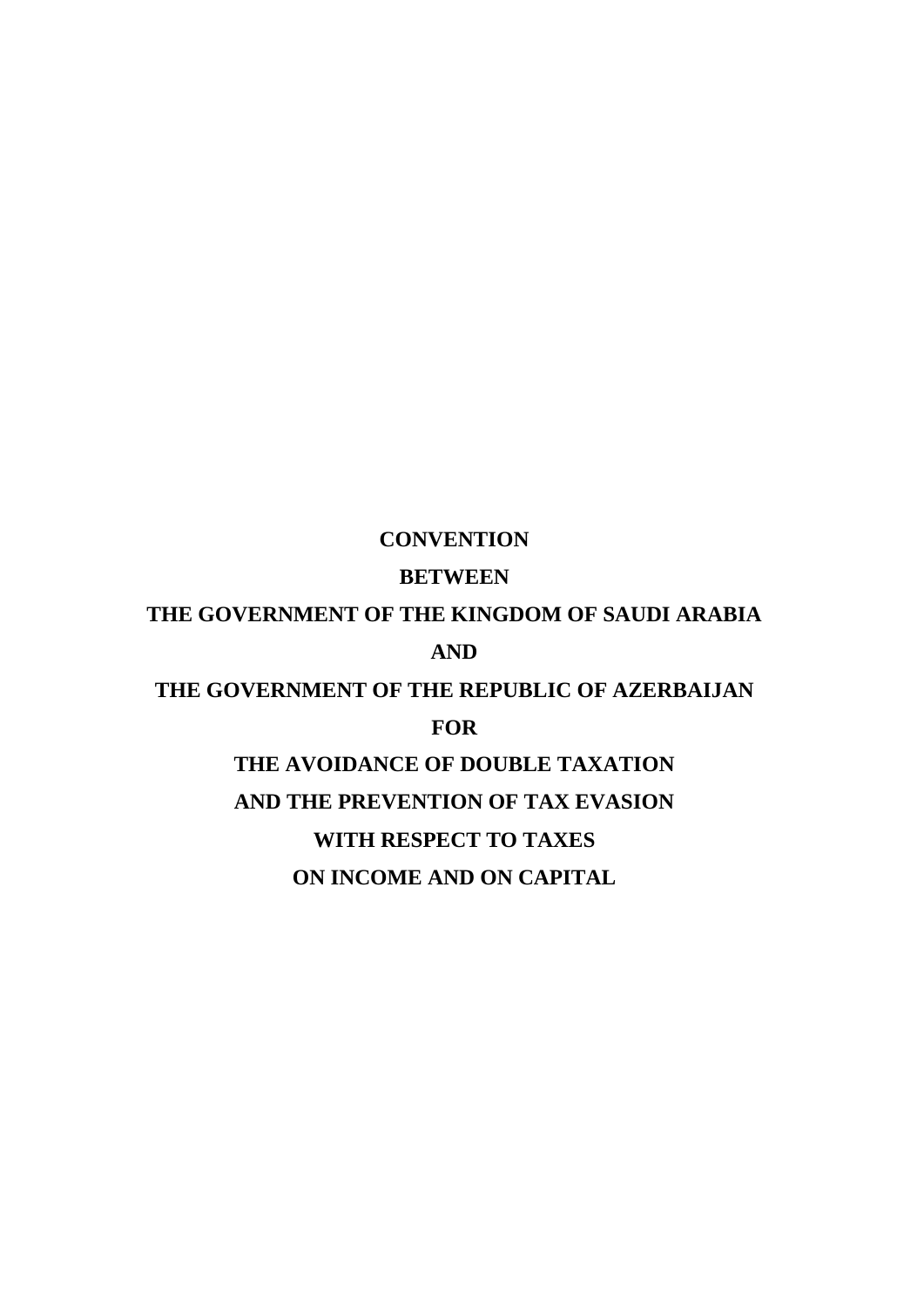# **CONVENTION BETWEEN** THE GOVERNMENT OF THE KINGDOM OF SAUDI ARABIA AND THE GOVERNMENT OF THE REPUBLIC OF AZERBAIJAN FOR THE AVOIDANCE OF DOUBLE TAXATION AND THE PREVENTION OF TAX EVASION WITH RESPECT TO TAXES ON INCOME AND ON CAPITAL

The Government of the Kingdom of Saudi Arabia and the Government of the Republic of Azerbaijan,

Desiring to conclude a Convention for the avoidance of double taxation and the prevention of tax evasion with respect to taxes on income and on capital;

Have agreed as follows:

### Article 1 PERSONS COVERED

This Convention shall apply to persons who are residents of one or both of the Contracting States.

## Article 2 TAXES COVERED

1. This Convention shall apply to taxes on income and on capital imposed on behalf of a Contracting State or of its administrative-territorial subdivisions or local authorities, irrespective of the manner in which they are levied.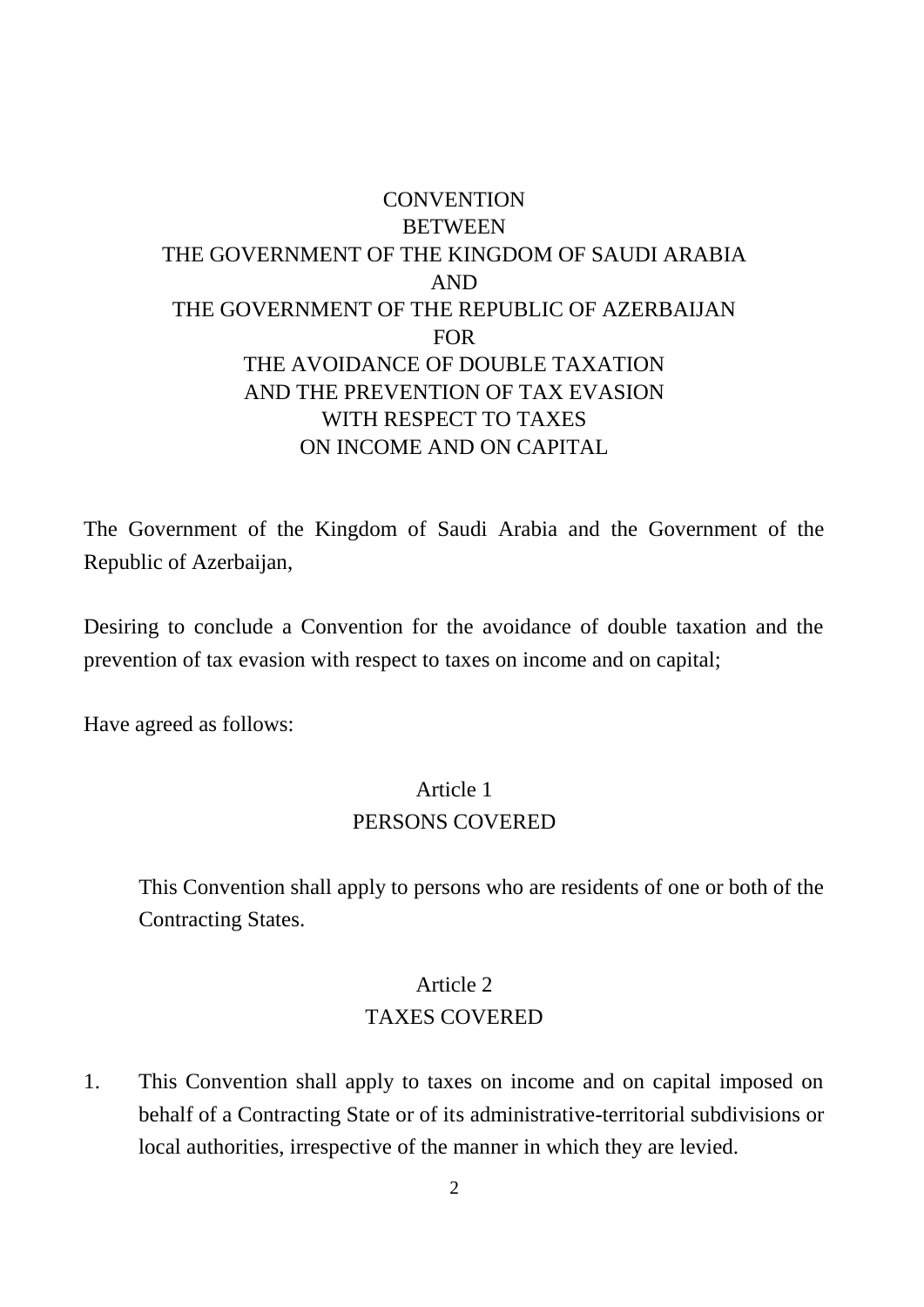- 2. There shall be regarded as taxes on income and on capital all taxes imposed on total income, on total capital, or on elements of income or of capital, including taxes on gains from the alienation of movable or immovable property, taxes on the total amounts of wages or salaries paid by enterprises, as well as taxes on capital appreciation.
- 3. The existing taxes to which this Convention shall apply are in particular:
	- (a) In the case of the Kingdom of Saudi Arabia:
		- The Zakat
		- The income tax including the natural gas investment tax (hereinafter referred to as the "Saudi Tax").
	- (b) In the case of the Republic of Azerbaijan:
		- The tax on profit of legal persons;
		- The income tax of physical persons;
		- The tax on property; and
		- The land tax

(hereinafter referred to as the " Azerbaijan Tax").

4. The provisions of this Convention shall also apply to any identical or substantially similar taxes which are imposed by either Contracting State after the date of signature of this Convention in addition to, or in place of, the existing taxes. The competent authorities in both Contracting States shall notify each other of any significant changes that have been made in their respective taxation laws.

# Article 3 GENERAL DEFINITIONS

1. For the purposes of this Convention, unless the context otherwise requires: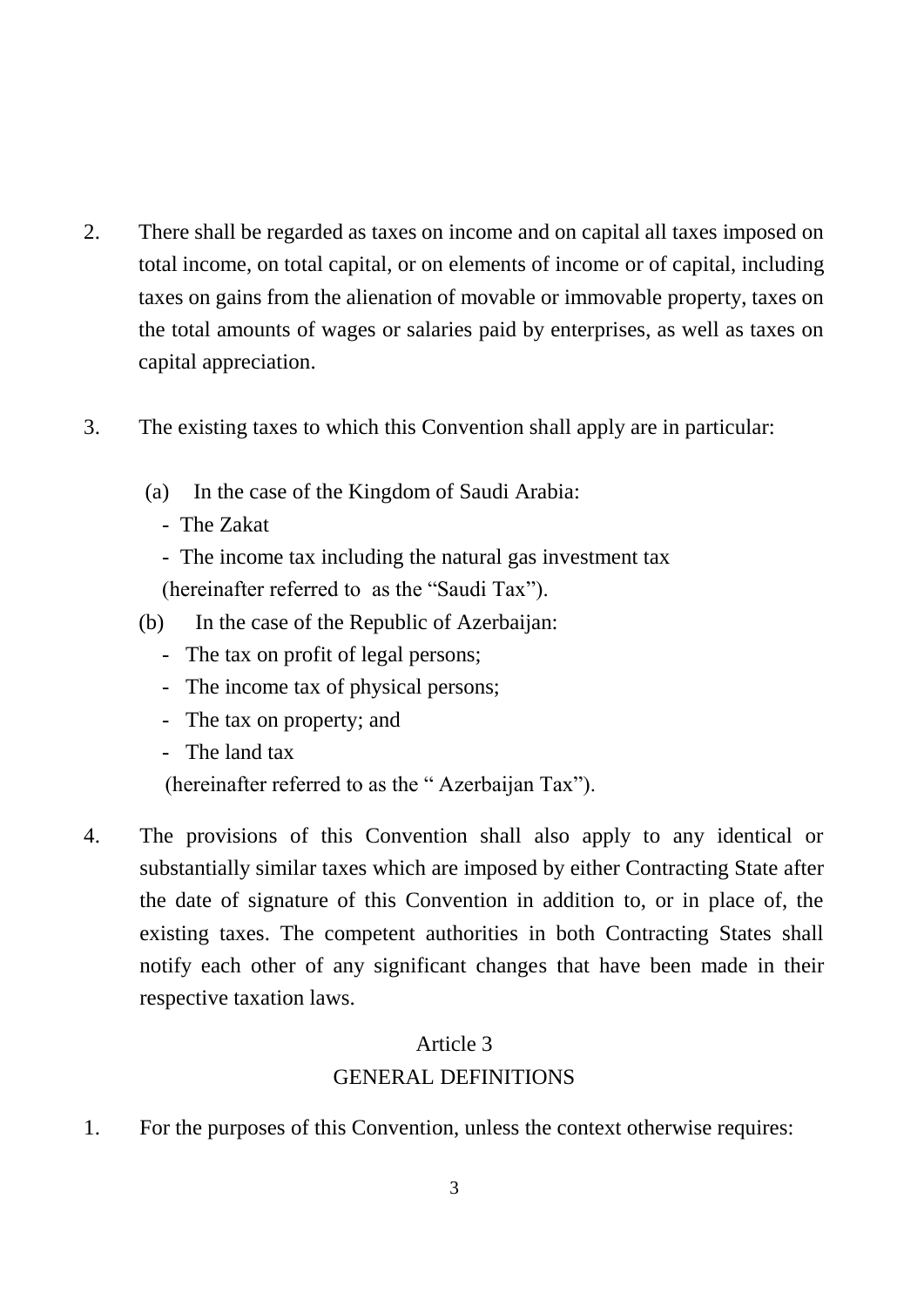- (a) The term "Kingdom of Saudi Arabia" means the territory of the Kingdom of Saudi Arabia which also includes the area outside the territorial waters, where the Kingdom of Saudi Arabia exercises its sovereign and jurisdictional rights in their waters, sea bed, sub-soil and natural resources by virtue of its law and international law.
- (b) The term " Azerbaijan" means the territory of the Republic of Azerbaijan, including the Caspian Sea (Lake) sector belonging to the Republic of Azerbaijan, the air space above the Republic of Azerbaijan, within which the sovereign rights and jurisdiction of the Republic of Azerbaijan is implemented in respect to subsoil, sea bed and natural resources, and any other area which has been or may hereinafter be determined in according with international law and legislation of the Republic of Azerbaijan.
- (c) The terms "a Contracting State" and "the other Contracting State" mean the Kingdom of Saudi Arabia or the Republic of Azerbaijan as the context requires.
- (d) The term "person" includes any individual, any company or any other body of persons, including the State, its administrative-territorial subdivisions or local authorities and foundations.
- (e) The term "company" means any legal person or any entity which is treated as a legal person for tax purposes.
- (f) The terms "enterprise of a Contracting State" and "enterprise of the other Contracting State" mean respectively an enterprise carried on by a resident of a Contracting State and an enterprise carried on by a resident of the other Contracting State;
- (g) The term "international traffic" means any transport by a ship or aircraft operated by an enterprise of a Contracting State which has its place of effective management in a Contracting State, except when the ship or aircraft is operated solely between places in the other Contracting State.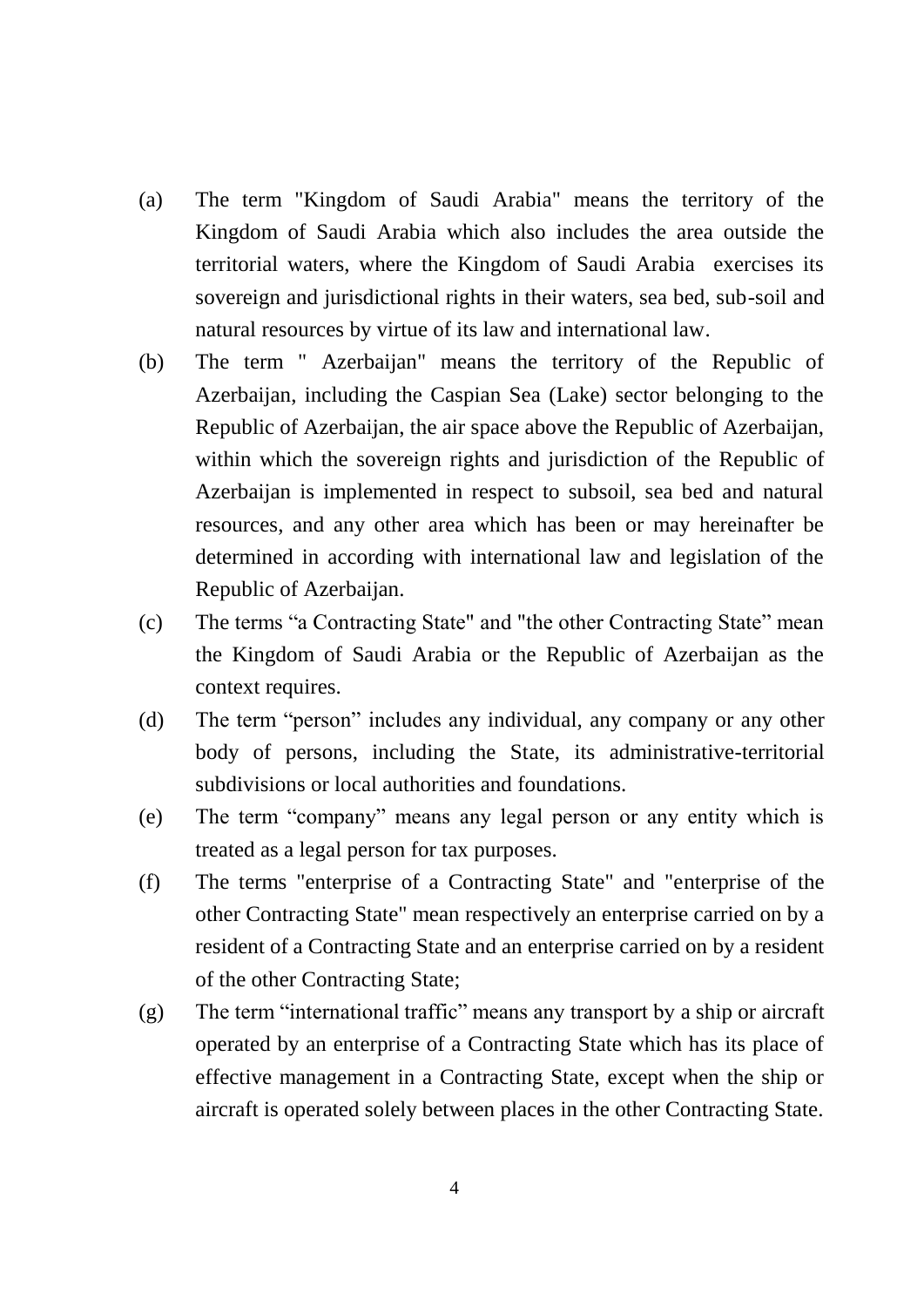- (h) The term "national" means:
	- (i) Any individual possessing the nationality of a Contracting State;
	- (ii) Any legal person, partnership or association deriving its status as such from the laws in force in a Contracting State.
- (i) The term "competent authority" means:
	- (i) In the case of the Kingdom of Saudi Arabia, the Ministry of Finance represented by the Minister of Finance or his authorized representative;
	- (ii) In the case of the Republic of Azerbaijan, the Ministry of Finance and the Ministry of Taxes.
- 2. As regards the application of this Convention at any time by a Contracting State, any term not defined therein shall, unless the context otherwise requires, have the meaning that it has at that time under the law of that State for the purposes of the taxes to which this Convention applies, any meaning under the applicable tax laws of that State prevailing over a meaning given to the term under other laws of that State.

# Article 4

#### RESIDENT

- 1. For the purposes of this Convention, the term "resident of a Contracting State" means:
	- (a) Any person who, under the law of that State is liable to taxes in that State by reason of his domicile, residence, place of incorporation, place of management or any other criterion of a similar nature, and also includes that State and any administrative-territorial subdivision or local authority thereof;
	- (b) A legal person organized under the laws of a Contracting State and that is generally exempt from tax in that State and is established and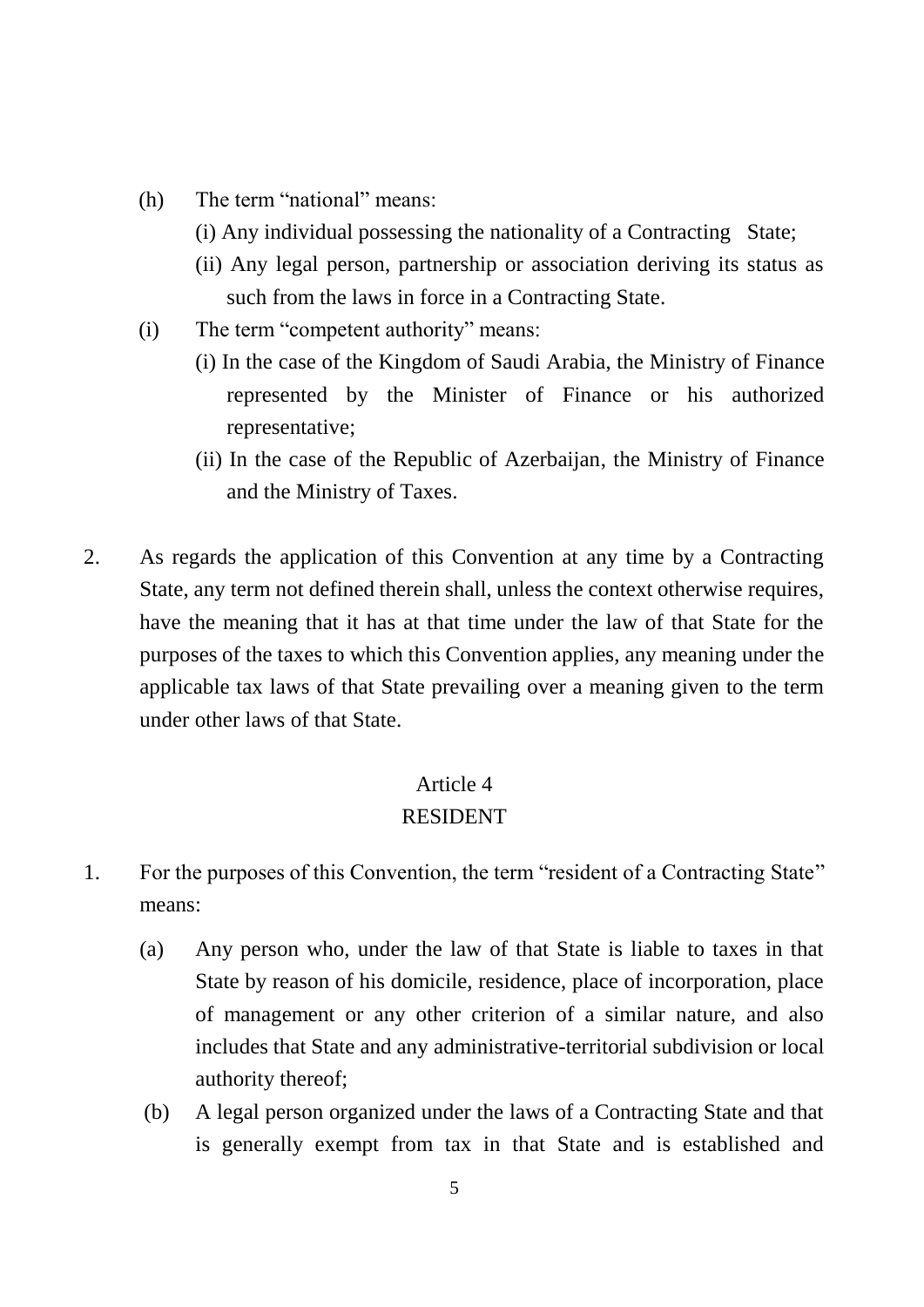maintained in that State, such as non-profitable entities and pensions or other public investment funds.

This term, however, does not include any person who is liable to tax in that State in respect only of income from sources in that State or capital situated therein.

- 2. Where by reason of the provisions of paragraph 1 of this Article, an individual is a resident of both Contracting States, then his status shall be determined as follows:
	- (a) He shall be deemed to be a resident only of the Contracting State in which he has a permanent home available to him; if he has a permanent home available to him in both Contracting States, he shall be deemed to be a resident only of the Contracting State with which his personal and economic relations are closer ("center of 'vital' interests");
	- (b) If the Contracting State in which he has his center of 'vital' interests cannot be determined, or if he has not a permanent home available to him in either Contracting State, he shall be deemed to be a resident only of the Contracting State in which he has an habitual abode;
	- (c) If he has an habitual abode in both Contracting States or in neither of them, he shall be deemed to be a resident only of the Contracting State of which he is a national;
	- (d) If he is a national of both Contracting States or of neither of them, the competent authorities of the Contracting States shall settle the question by mutual agreement.
- 3. Where by reason of the provisions of paragraph 1 of this Article, a person other than an individual is a resident of both Contracting States, then it shall be deemed to be a resident only of the State in which its place of effective management is situated.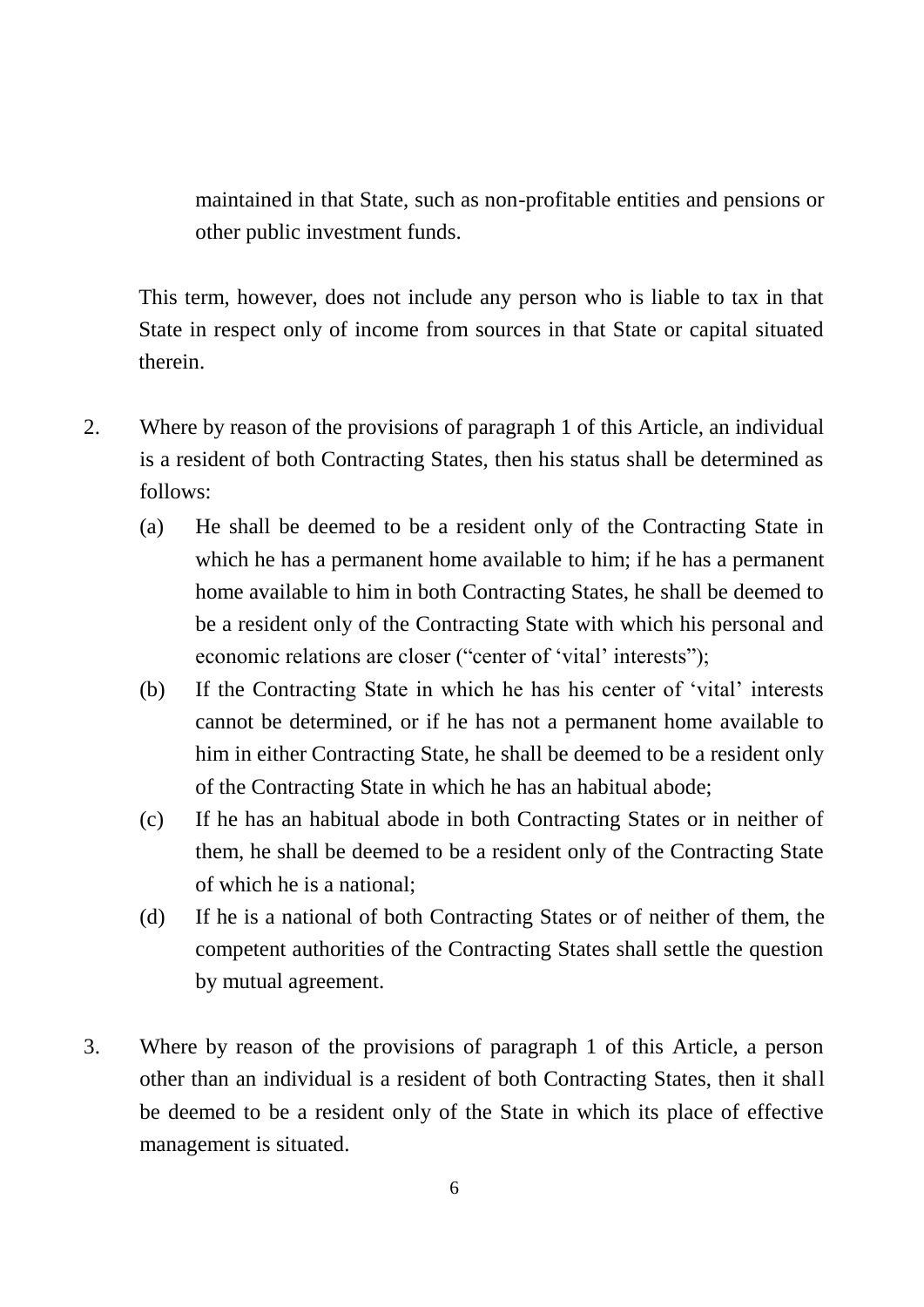# Article 5 PERMANENT ESTABLISHMENT

- 1. For the purpose of this Convention, the term "permanent establishment" means a fixed place of business through which the business of an enterprise is wholly or partly carried on.
- 2. The term "permanent establishment" includes but is not limited to:
	- (a) A place of management;
	- (b) A branch;
	- (c) An office;
	- (d) A factory;
	- (e) A workshop;
	- (f) A mine, a quarry or any other place of exploration or extraction of natural resources.
- 3. The term "permanent establishment" also includes:
	- (a) A building site, a construction, assembly or installation project, or supervisory activities, in connection therewith, but only where such site, project or activities continue for a period more than six months;
	- (b) The furnishing of services, including consultancy services, by an enterprise through employees or other personnel engaged by the enterprise for such purpose, but only where activities of that nature continue (for the same or a connected project) within a Contracting State for a period or periods aggregating more than six months within any 12-month period;
- 4. Notwithstanding the preceding provisions of this Article, the term "permanent establishment" shall be deemed not to include: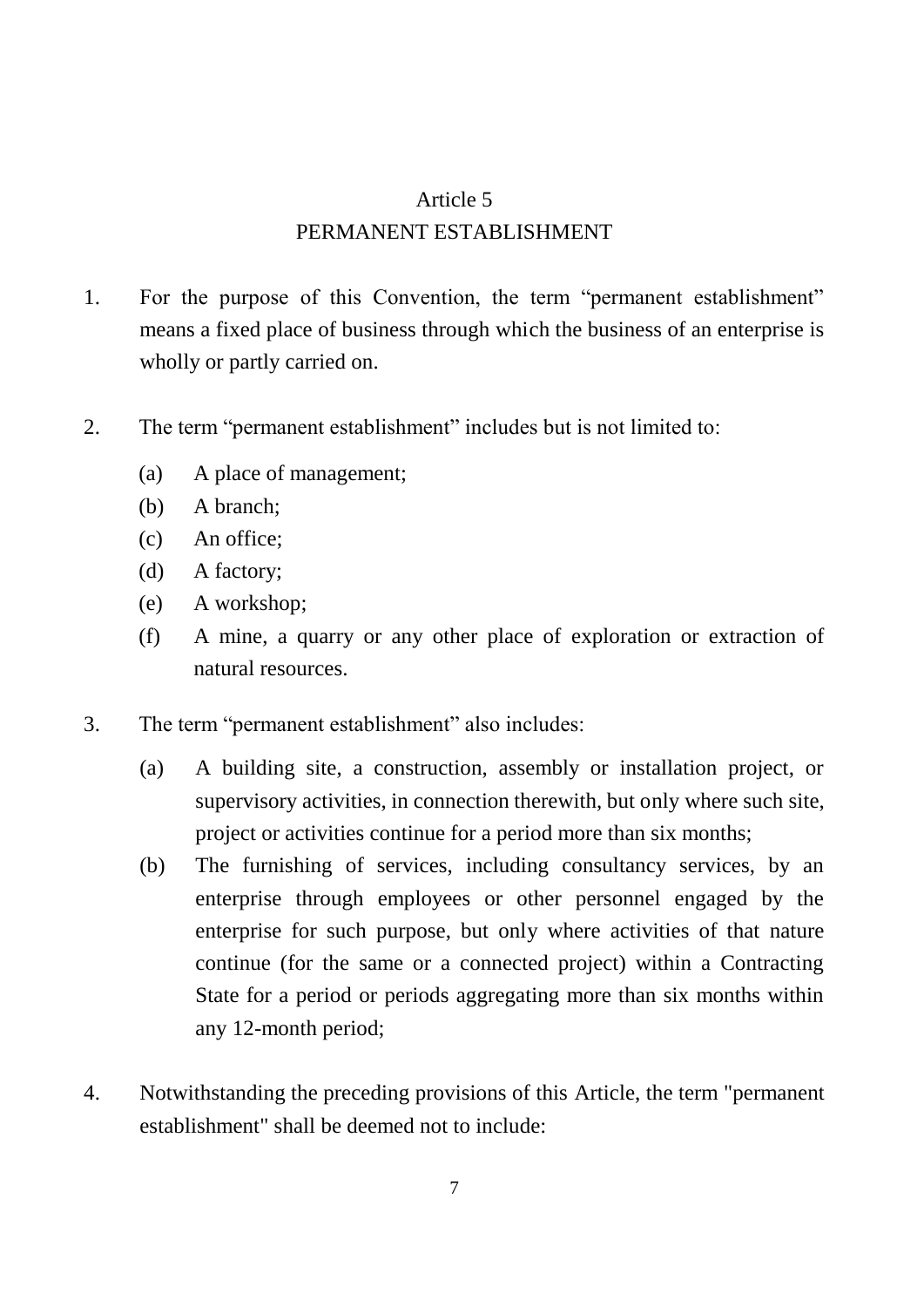- (a) The use of facilities solely for the purpose of storage or display of goods or merchandise belonging to the enterprise;
- (b) The maintenance of a stock of goods or merchandise belonging to the enterprise solely for the purpose of storage or display;
- (c) The maintenance of a stock of goods or merchandise belonging to the enterprise solely for the purpose of processing by another enterprise;
- (d) The maintenance of a fixed place of business solely for the purpose of purchasing goods or merchandise or of collecting information, for the enterprise;
- (e) The maintenance of a fixed place of business solely for the purpose of carrying on, for the enterprise, any other activity of a preparatory or auxiliary character.
- (f) The maintenance of a fixed place of business solely for any combination of activities mentioned in subparagraphs (a) to (e), provided that the overall activity of the fixed place of business resulting from this combination is of a preparatory or auxiliary character.
- 5. Notwithstanding the provisions of paragraphs 1 and 2 of this Article, where a person - other than an agent of an independent status to whom paragraph 6 applies - is acting in a Contracting State on behalf of an enterprise of the other Contracting State, that enterprise shall be deemed to have a permanent establishment in the first-mentioned Contracting State in respect of any activities which that person undertakes for the enterprise, if such a person:
	- (a) has and habitually exercises in that State an authority to conclude contracts in the name of the enterprise, unless the activities of such person are limited to those mentioned in paragraph 4 of this Article which, if exercised through a fixed place of business would not make this fixed place of business a permanent establishment under the provisions of that paragraph; or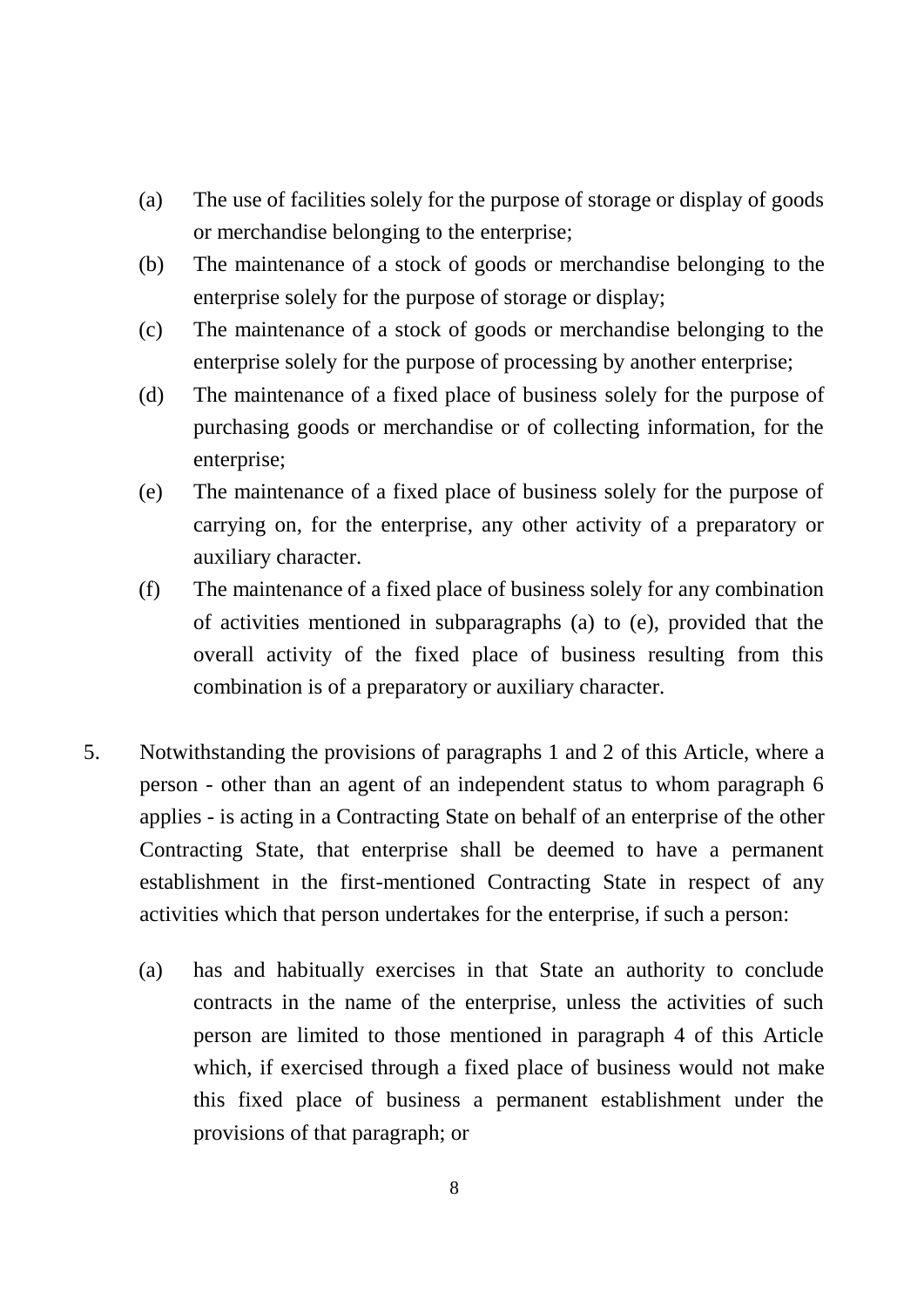- (b) has no such authority, but habitually maintains in the first-mentioned State a stock of goods or merchandise from which he regularly delivers goods or merchandise on behalf of the enterprise.
- 6. An enterprise of a Contracting State shall not be deemed to have a permanent establishment in the other Contracting State merely because it carries on business in that other State through a broker, general commission agent or any other agent of an independent status, provided that such persons are acting in the ordinary course of their business. However, when the activities of such an agent are devoted wholly or almost wholly on behalf of that enterprise, and conditions are made or imposed between that enterprise and the agent in their commercial and financial relations which differ from those which would have been made between independent enterprises, he will not be considered an agent of an independent status within the meaning of this paragraph.
- 7. The fact that a company which is a resident of a Contracting State controls or is controlled by a company which is a resident of the other Contracting State, or which carries on business in that other State (whether through a permanent establishment or otherwise), shall not of itself constitute either company a permanent establishment of the other.

### Article 6 INCOME FROM IMMOVABLE PROPERTY

- 1. Income derived by a resident of a Contracting State from immovable property (including income from agriculture or forestry) situated in the other Contracting State may be taxed in that other Contracting State.
- 2. The term "immovable property" shall have the meaning which it has under the law of the Contracting State in which the property in question is situated. This term shall in any case include property accessory to immovable property,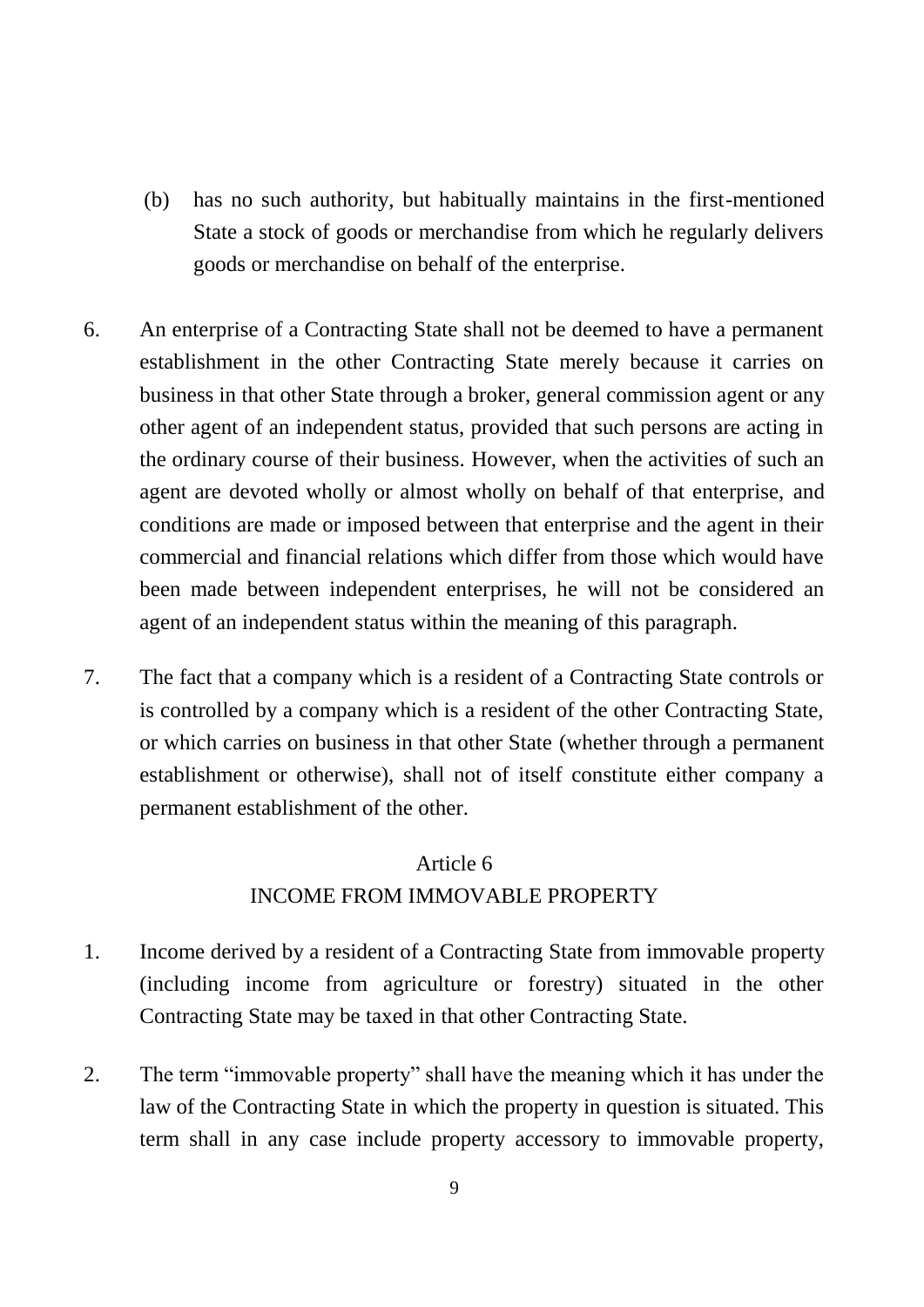livestock and equipment used in agriculture and forestry, rights to which the provisions of general law respecting landed property apply, usufruct of immovable property and rights to variable or fixed payments as consideration for the working of, or the right to work, mineral deposits, sources and other natural resources. Ships and aircraft shall not be regarded as immovable property.

- 3. The provisions of paragraph 1 of this Article shall apply to income derived from the direct use, letting or use in any other form of immovable property.
- 4. The provisions of paragraphs 1 and 3 of this Article shall also apply to the income from immovable property of an enterprise and to income from immovable property used for the performance of independent personal services.

#### Article 7

#### BUSINESS PROFITS

- 1. The profits of an enterprise of a Contracting State shall be taxable only in that State unless the enterprise carries on business in the other Contracting State through a permanent establishment situated therein. If the enterprise carries on business as aforesaid, the profits of the enterprise may be taxed in the other State but only so much of them as is attributable to:
	- (a) that permanent establishment;
	- (b) sales in that other State of goods or merchandise of the same or similar kind as those sold through that permanent establishment; or
	- (c) other business activities carried on in that other State of the same or similar kind as those effected through that permanent establishment.
- 2. Subject to the provisions of paragraph 3 of this Article, where an enterprise of a Contracting State carries on business in the other Contracting State through a permanent establishment situated therein, there shall in each Contracting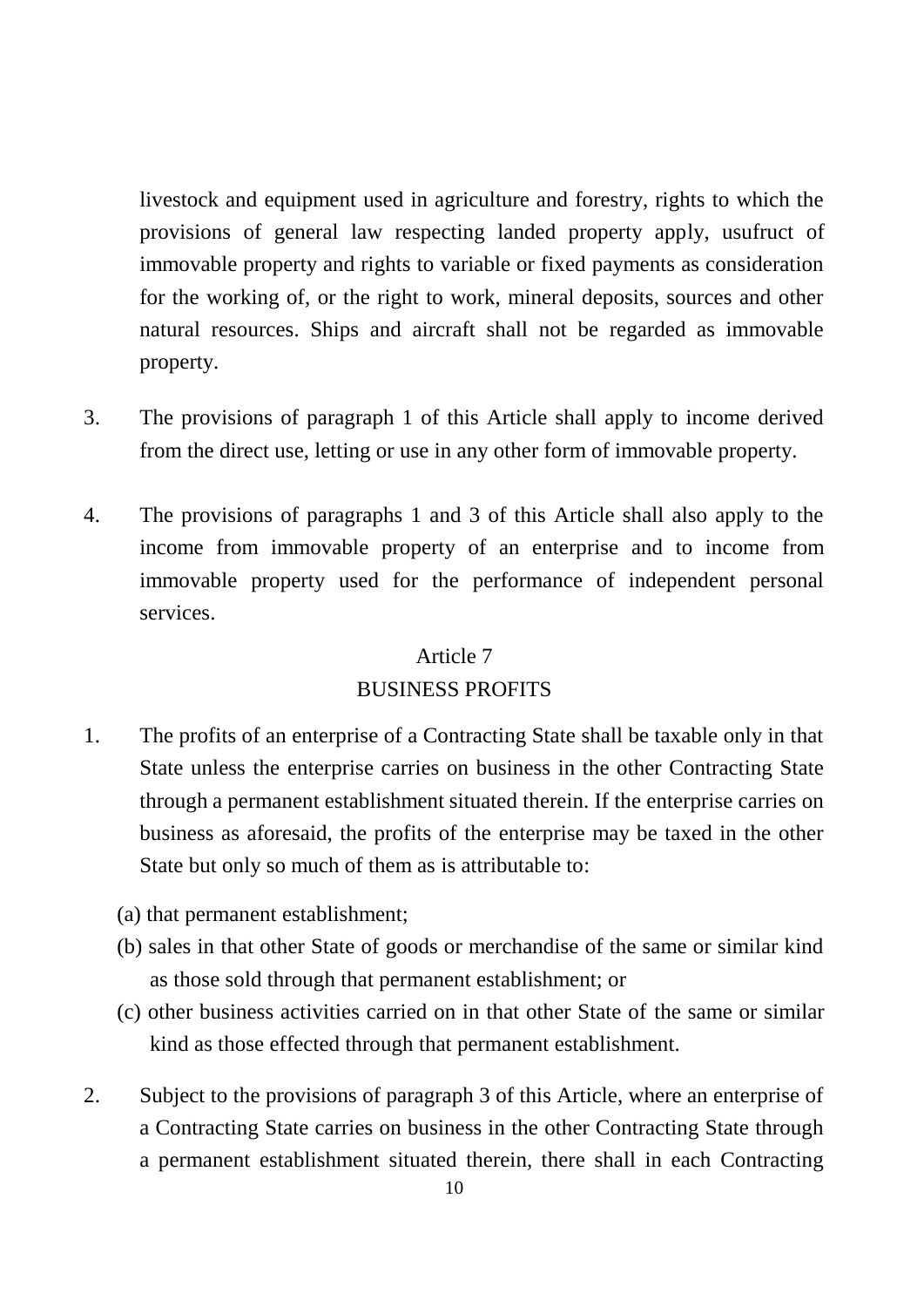State be attributed to that permanent establishment the profits which it might be expected to make if it were a distinct and separate enterprise engaged in the same or similar activities under the same or similar conditions and dealing wholly independently with the enterprise of which it is a permanent establishment.

- 3. In the determination of the profits of a permanent establishment, there shall be allowed as deductions expenses which are incurred for the purposes of the business of the permanent establishment including executive and general administrative expenses so incurred, whether in the State in which the permanent establishment is situated or elsewhere. However, no such deduction shall be allowed in respect of amounts, if any, paid (otherwise than towards reimbursement of actual expenses) by the permanent establishment to the head office of the enterprise or any of its other offices, by way of royalties, fees or other similar payments in return for the use of patents or other rights, or by way of commission, for specific services performed or for management, or, except in the case of a banking enterprise, by way of income from debt-claim**s** with regard to moneys lent to the permanent establishment. Likewise, no account shall be taken, in the determination of the profits of a permanent establishment, for amounts charged (otherwise than towards reimbursement of actual expenses), by the permanent establishment to the head office of the enterprise or any of its other offices, by way of royalties, fees or other similar payments in return for the use of patents or other rights, or by way of commission for specific services performed or for management, or, except in the case of a banking enterprise, by way of income from debt-claims with regard to moneys lent to the head office of the enterprise or any of its other offices.
- 4. Notwithstanding other provisions, the business profits derived by an enterprise of a Contracting State from the exportation of merchandise to the other Contracting State shall not be taxed in that other Contracting State. Where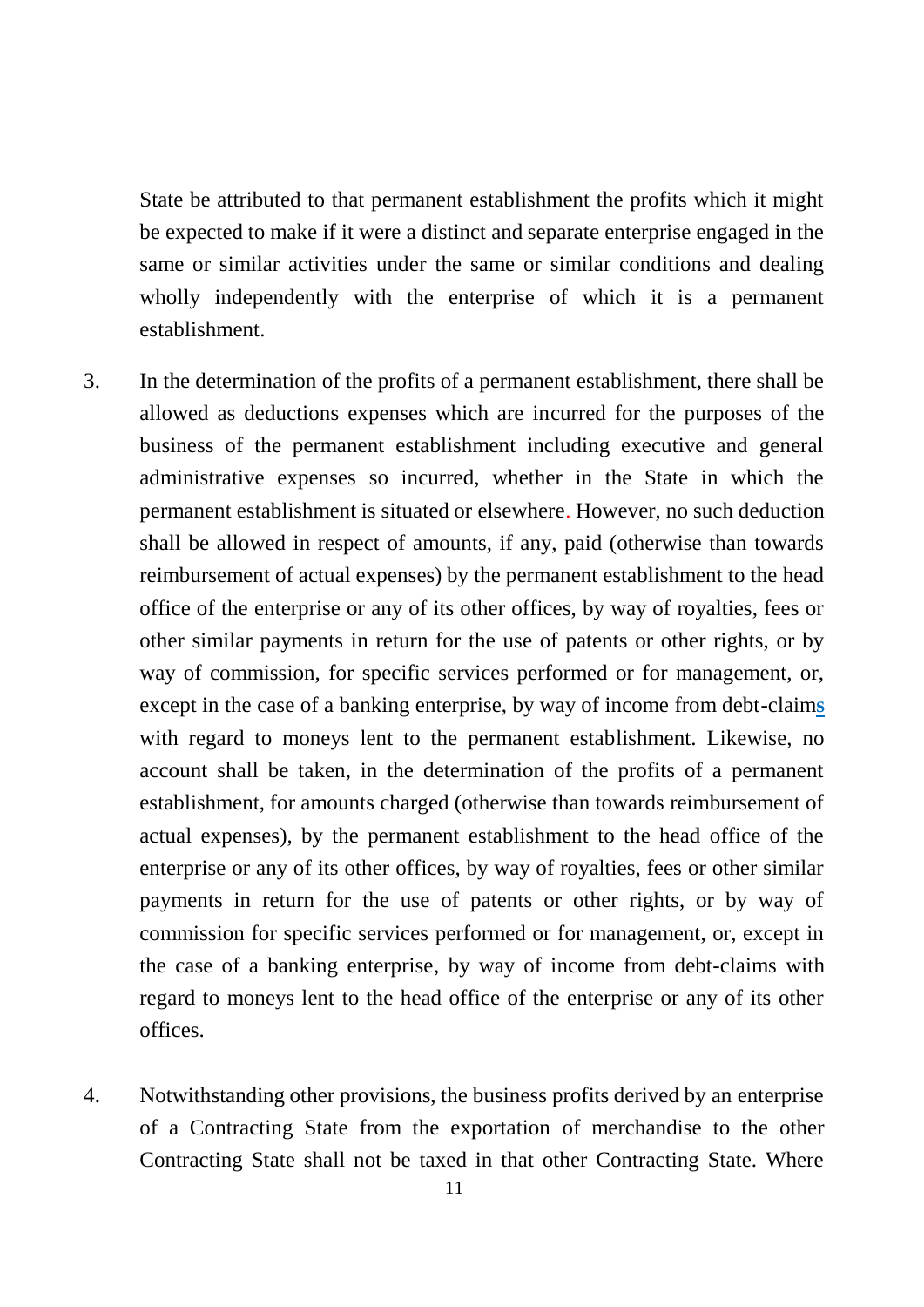export contracts include other activities carried on in the other Contracting State profits derived from such activities may be taxed in the other Contracting State.

- 5. The term "business profits" includes, but is not limited to income derived from manufacturing, mercantile, banking, insurance, from the operation of inland transportation, the furnishing of services and the rental of tangible movable property. However, income derived from the performance of professional services or other activities of an independent character and income from employment will be dealt with in accordance with Articles 14 or 15 as the case may be.
- 6. Nothing in this Article shall affect the operation of any law of a Contracting State relating to tax imposed on income derived by non-residents from insurance activities provided that if the relevant law in force in either Contracting State at the date of signature of this Convention is varied (otherwise than in minor respects so as not to affect its general character) the Contracting States shall consult with each other with a view to agreeing to any amendment of this paragraph as may be appropriate.
- 7. Where profits include items of income which are dealt with separately in other Articles of this Convention, then the provisions of those Articles shall not be affected by the provisions of this Article.

# Article 8 SHIPPING AND AIR TRANSPORT

- 1. Profits from the operation of ships or aircraft in international traffic shall be taxable only in the Contracting State in which the place of effective management of the enterprise is situated.
- 2. The term "profits derived from the international operation of ships or aircraft" includes: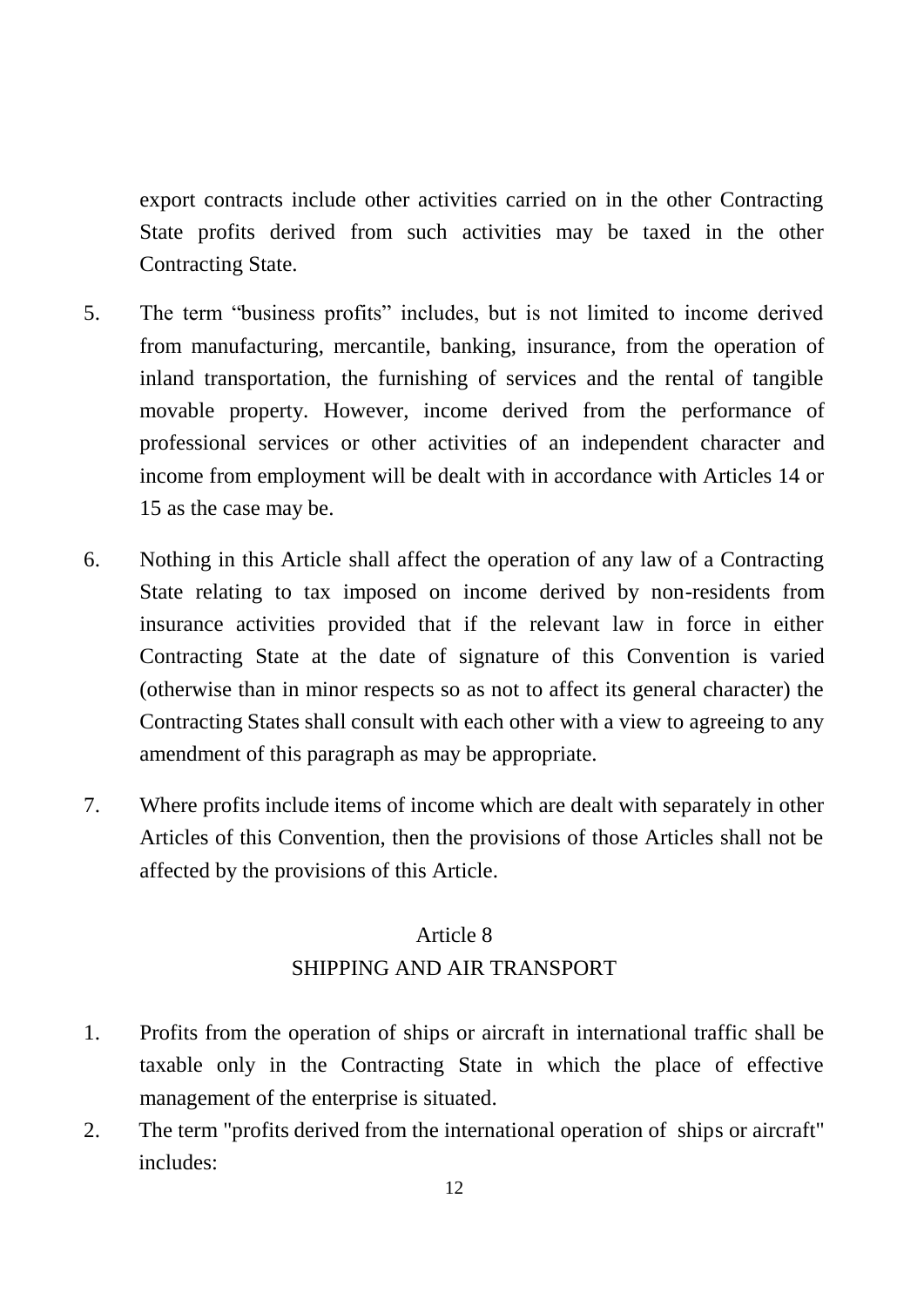- (i) profits derived from the rental on a full (time or voyage) basis of a ship or aircraft used in international traffic;
- (ii) profits derived from the rental on a bareboat basis of a ship or aircraft operated in international traffic and profits derived from the use or rental of containers and related equipment used in international traffic, provided that such kinds of profits are supplementary or incidental to the income from the operation of a ship or aircraft in international traffic.
- 3. If the place of effective management of a shipping enterprise is aboard a ship, then it shall be deemed to be situated in the Contracting State in which the home harbour of the ship is situated, or, if there is no such home harbour, in the Contracting State of which the operator of the ship is a resident.
- 4. The provisions of paragraph 1 of this Article shall also apply to profits from the participation in a pool, a joint business or an international operating agency.

# Article 9 ASSOCIATED ENTERPRISES

- 1. Where:
	- (a) An enterprise of a Contracting State participates directly or indirectly in the management, control or capital of an enterprise of the other Contracting State, or
	- (b) The same persons participate directly or indirectly in the management, control or capital of an enterprise of a Contracting State and an enterprise of the other Contracting State. and in either case conditions are made or imposed between the two enterprises in their commercial or financial relations which differ from those which would be made between independent enterprises, then any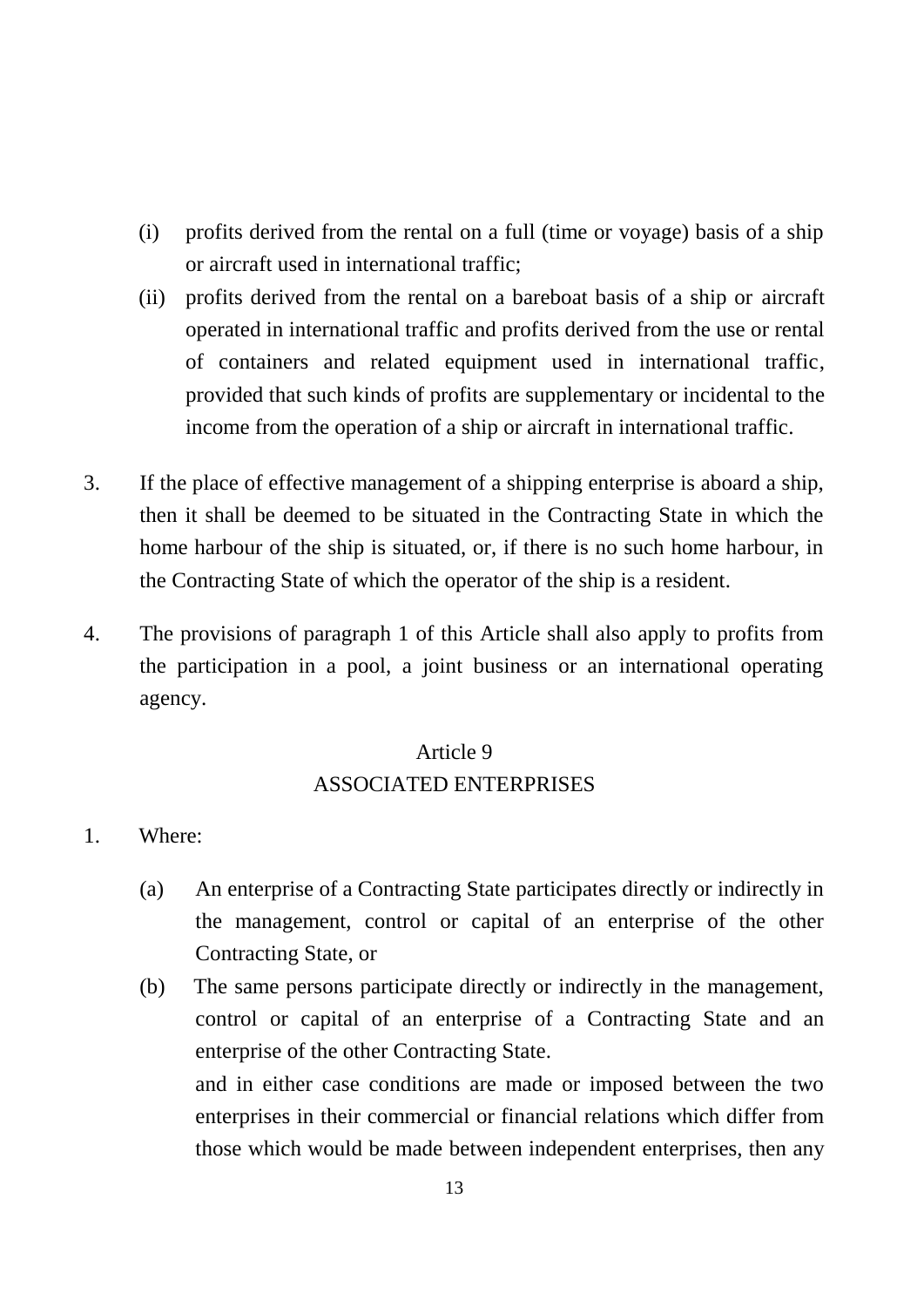profits which would, but for those conditions, have accrued to one of the enterprises, but, by reason of those conditions, have not so accrued, may be included in the profits of that enterprise and taxed accordingly.

2. Where a Contracting State includes in the profits of an enterprise of that State - and taxes accordingly - profits on which an enterprise of the other Contracting State has been charged to tax in that other State and the profits so included are profits which would have accrued to the enterprise of the first-mentioned State if the conditions made between the two enterprises had been those which would have been made between independent enterprises, then that other State shall make an appropriate adjustment to the amount of the tax charged therein on those profits. In determining such adjustment, due regard shall be had to the other provisions of this Convention and the competent authorities of the Contracting States shall if necessary consult each other.

# Article 10

# DIVIDENDS

- 1. Dividends paid by a company which is a resident of a Contracting State to a resident of the other Contracting State may be taxed in that other Contracting State.
- 2. However, such dividends may also be taxed in the Contracting State of which the company paying the dividends is a resident and according to the laws of that State, but the tax so charged shall not exceed:
	- a) 5 per cent of the gross amount of dividends if the beneficial owner is the Government of the other Contracting State, the Central Bank of that other Contracting State or any entity wholly owned by the Government of that other Contracting State;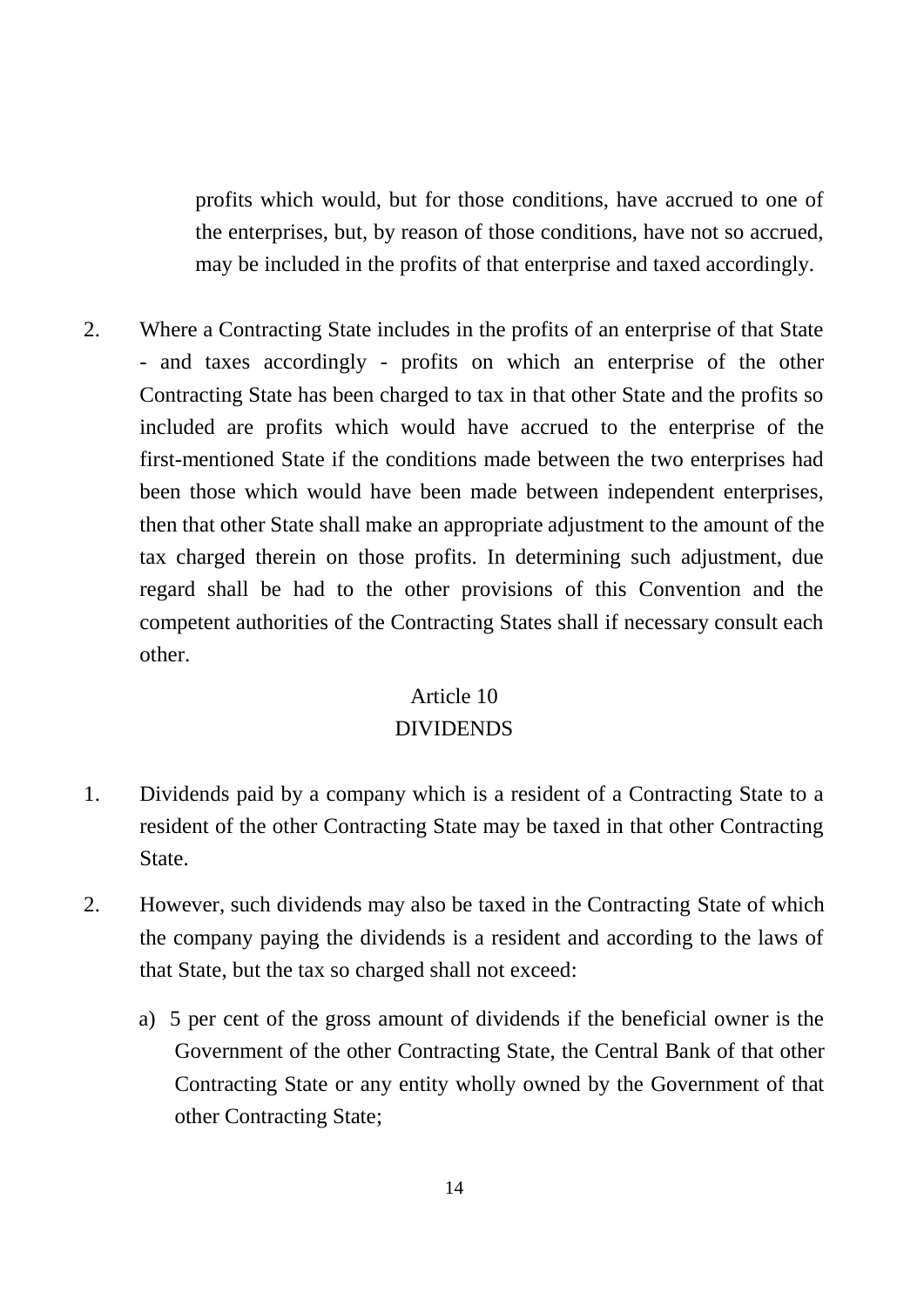- b) 5 per cent of the gross amount of dividends if the beneficial owner of dividends have invested to the capital of the company paying the dividends at least 300.000 USD or its equivalent in any other currency;
- c) 7 per cent of the gross amount of dividends in all other cases.

This paragraph shall not affect the taxation of the company in respect of the profits out of which the dividends are paid.

- 3. The term "dividends" as used in this Article means income from shares, "jouissance" shares or "jouissance" rights, mining shares, founders' shares or other rights not being debt-claims, participating in profits, as well as income from other corporate rights which is subject to the same taxation treatment as income from shares by the laws of the State of which the company making the distribution is a resident.
- 4. The provisions of paragraph 1 and 2 of this Article shall not apply if the beneficial owner of the dividends, being a resident of a Contracting State, carries on business in the other Contracting State of which the company paying the dividends is a resident, through a permanent establishment situated therein, or performs in that other State independent personal services from a fixed base situated therein, and the holding in respect of which the dividends are paid is effectively connected with such permanent establishment or fixed base. In such case the provisions of article 7 or article 14 of this Convention, as the case may be, shall apply.
- 5. Where a company which is a resident of a Contracting State derives profits or income from the other Contracting State, that other State may not impose any tax on the dividends paid by the company, except insofar as such dividends are paid to a resident of that other State or insofar as the holding in respect of which the dividends are paid is effectively connected with a permanent establishment or a fixed base situated in that other State, nor subject the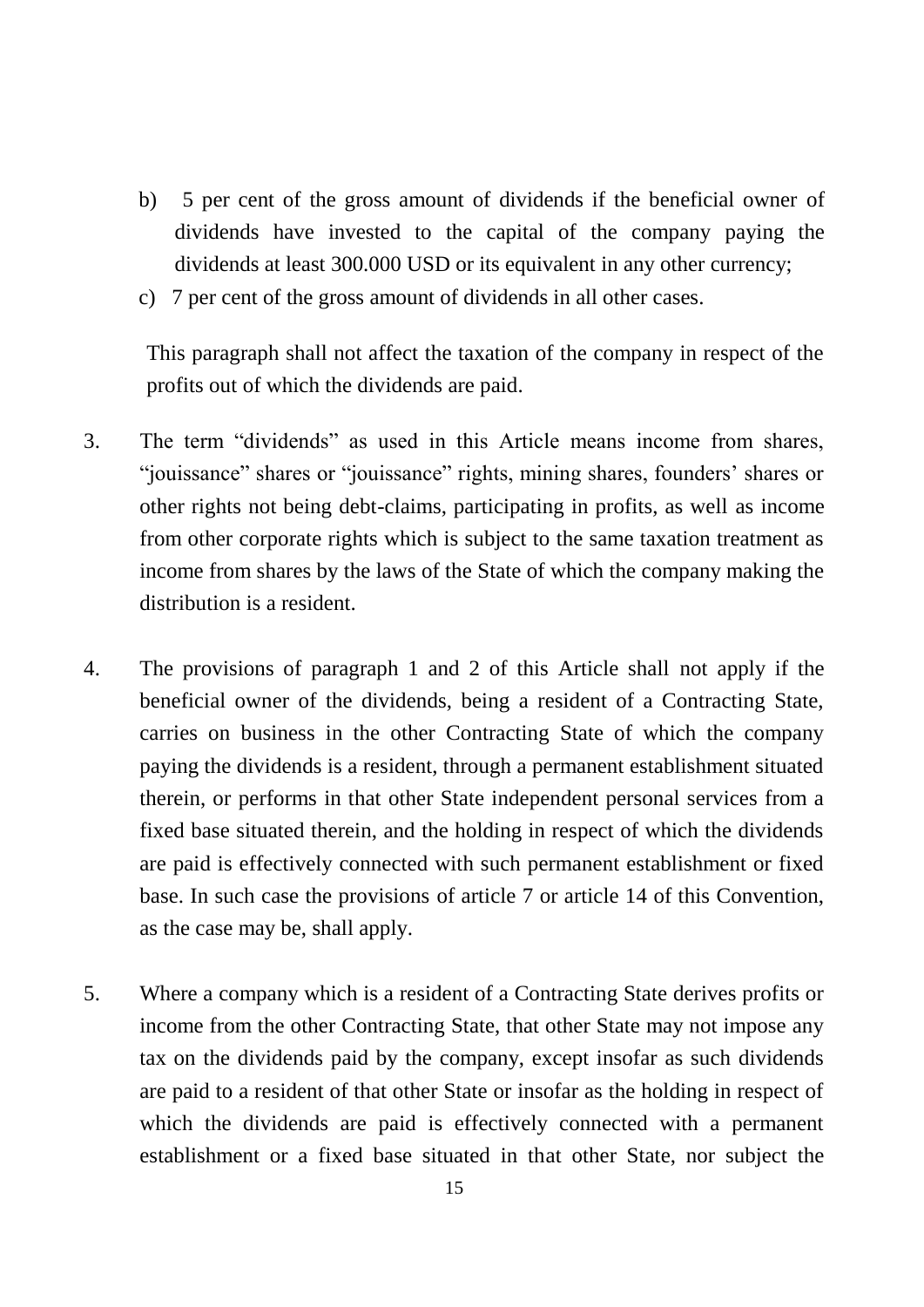company's undistributed profits to a tax on the company's undistributed profits, even if the dividends paid or the undistributed profits consist wholly or partly of profits or income arising in such other State.

# Article 11 INCOME FROM DEBT-CLAIMS

- 1. Income from debt-claims arising in a Contracting State and paid to a resident of the other Contracting State may be taxed in that other State.
- 2. However, such income from debt-claims may also be taxed in the Contracting State in which it arises and according to the laws of that Contracting State, but if the beneficial owner of the income from debt-claims is a resident of the other Contracting State, the tax so charged shall not exceed 7 per cent of the gross amount of the income from debt-claims.
- 3. Notwithstanding the provisions of paragraph 2 of this Article, income from debt-claims arising in a Contracting State and paid to the Government or the Central Bank of the other Contracting State or any entity wholly owned by the Government of that other Contracting State or under a loan agreement approved by the Government shall be exempt from tax in the first-mentioned Contracting State.
- 4. The term "Income from Debt-Claims" as used in this Article means income from debt-claims of every kind, whether or not secured by mortgage and whether or not carrying a right to participate in the debtor's profits, and in particular, income from government securities and income from bonds or debentures, including premiums and prizes attaching to such securities, bonds or debentures. Penalty charges for late payment shall not be regarded as income from debt-claims for the purpose of this Article.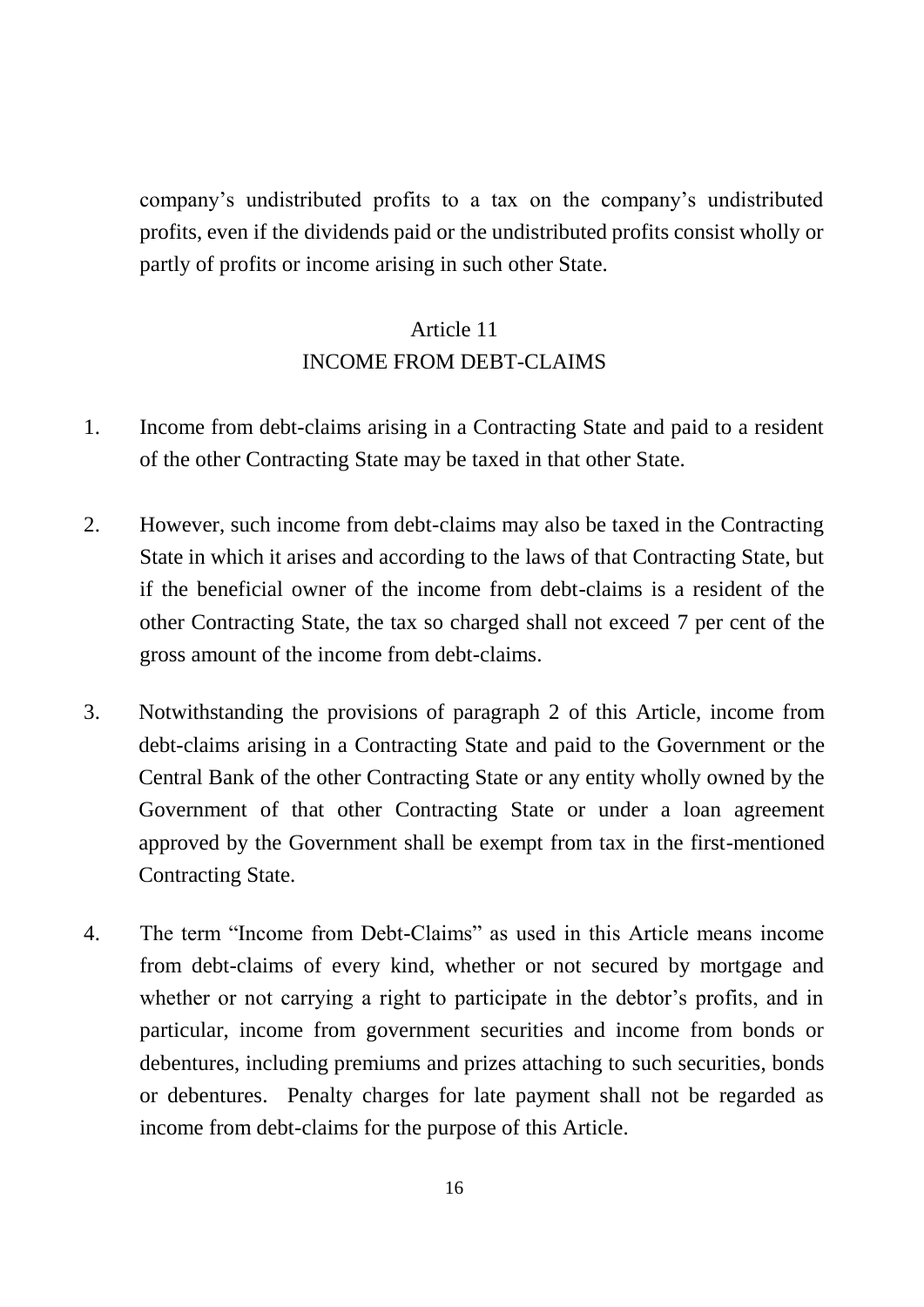- 5. The provisions of paragraphs 1 and 2 of this Article shall not apply if the beneficial owner of the income from debt-claims, being a resident of a Contracting State, carries on business in the other Contracting State in which the income from debt-claims arises, through a permanent establishment situated therein, or performs in that other State independent personal services from a fixed base situated therein, and the debt-claim in respect of which such income is paid is effectively connected with such permanent establishment or fixed base. In such case, the provisions of Article 7 or Article 14 of this Convention, as the case may be, shall apply.
- 6. Income from debt-claims shall be deemed to arise in a Contracting State when the payer is a resident of that State. Where, however, the person paying such income, whether he is a resident of a Contracting State or not, has in a Contracting State a permanent establishment or a fixed base in connection with which the indebtedness on which such income is paid was incurred, and such income is borne by such permanent establishment or fixed base, then such income shall be deemed to arise in the State in which the permanent establishment or fixed base is situated.
- 7. Where, by reason of a special relationship between the payer and the beneficial owner or between both of them and some other person, the amount of the income from debt-claims, having regard to the debt-claim for which it is paid, exceeds the amount which would have been agreed upon by the payer and the beneficial owner in the absence of such relationship, the provisions of this Article shall apply only to the last-mentioned amount. In such case, the excess part of the payments shall remain taxable according to the laws of each Contracting State, due regard being had to the other provisions of this Convention.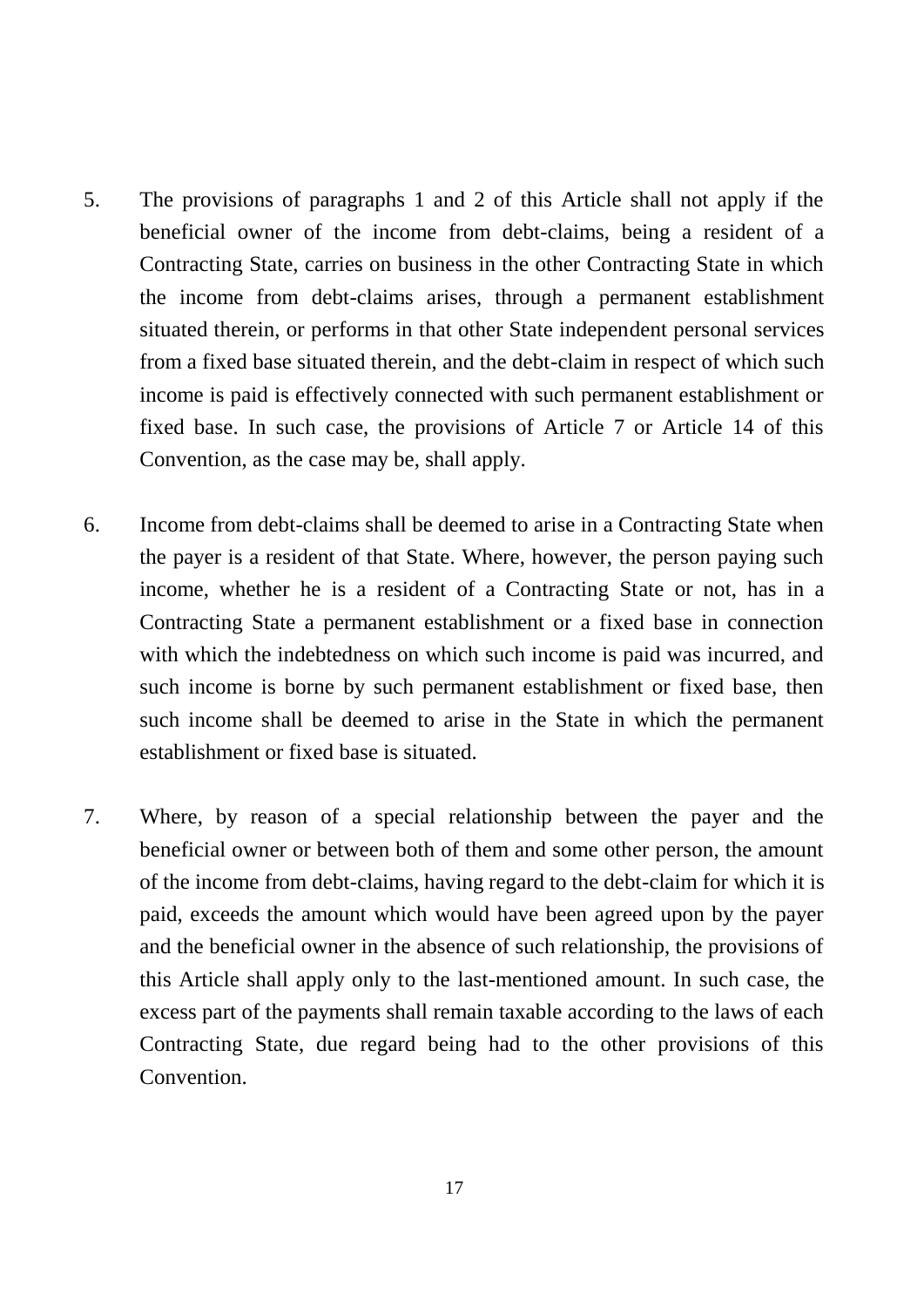# Article 12 ROYALTIES

- 1. Royalties arising in a Contracting State and paid to a resident of the other Contracting State may be taxed in that other State.
- 2. However, such royalties may also be taxed in the Contracting State in which they arise and according to the laws of that Contracting State, but if the beneficial owner of the royalties is a resident of the other Contracting State, the tax so charged shall not exceed 10 per cent of the gross amount of the royalties.
- 3. The term "royalties" as used in this Article means payment of any kind received as a consideration for the use of, or the right to use, any copyright of literary, artistic or scientific work including cinematograph films, or films or tapes used for radio or television broadcasting, any patent, trade mark, design or model, plan, secret formula or process, or for the use of, or the right to use, industrial, commercial, or scientific equipment, or for information concerning industrial, commercial or scientific experience.
- 4. The provisions of paragraphs 1 and 2 of this Article shall not apply if the beneficial owner of the royalties, being a resident of a Contracting State, carries on business in the other Contracting State in which the royalties arise, through a permanent establishment situated therein, or performs in that other State independent personal services from a fixed base situated therein, and the right or property in respect of which the royalties are paid is effectively connected with such permanent establishment or fixed base. In such case, the provisions of Article 7 or Article 14 of this Convention, as the case may be, shall apply.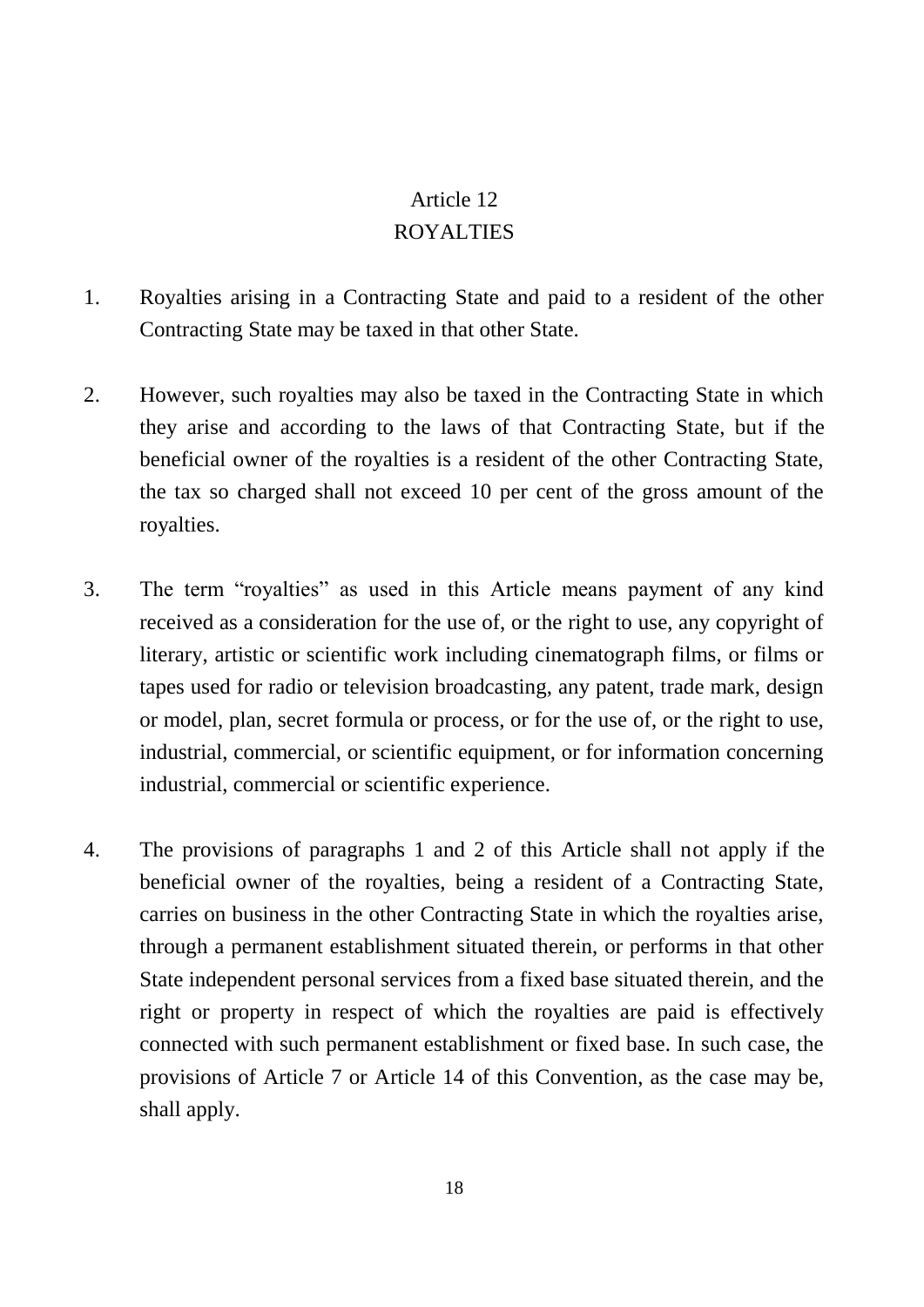- 5. Royalties shall be deemed to arise in a Contracting State when the payer is a resident of that State. Where, however, the person paying the royalties, whether he is a resident of a Contracting State or not, has in a Contracting State a permanent establishment or a fixed base in connection with which the liability to pay the royalties was incurred, and such royalties are borne by such permanent establishment or fixed base, then such royalties shall be deemed to arise in the State in which the permanent establishment or fixed base is situated.
- 6. Where by reason of a special relationship between the payer and the beneficial owner or between both of them and some other person, the amount of the royalties, having regard to the use, right or information for which they are paid, exceeds the amount which would have been agreed upon by the payer and the beneficial owner in the absence of such relationship, the provisions of this Article shall apply only to the last-mentioned amount. In such case, the excess part of the payments shall remain taxable according to the laws of each Contracting State, due regard being had to the other provisions of this Convention.

# Article 13

### CAPITAL GAINS

- 1. Gains derived by a resident of a Contracting State from the alienation of immovable property referred to in Article 6 and situated in the other Contracting State may be taxed in that other State.
- 2. Gains from the alienation of movable property forming part of the business property of a permanent establishment which an enterprise of a Contracting State has in the other Contracting State or of movable property pertaining to a fixed base available to a resident of a Contracting State in the other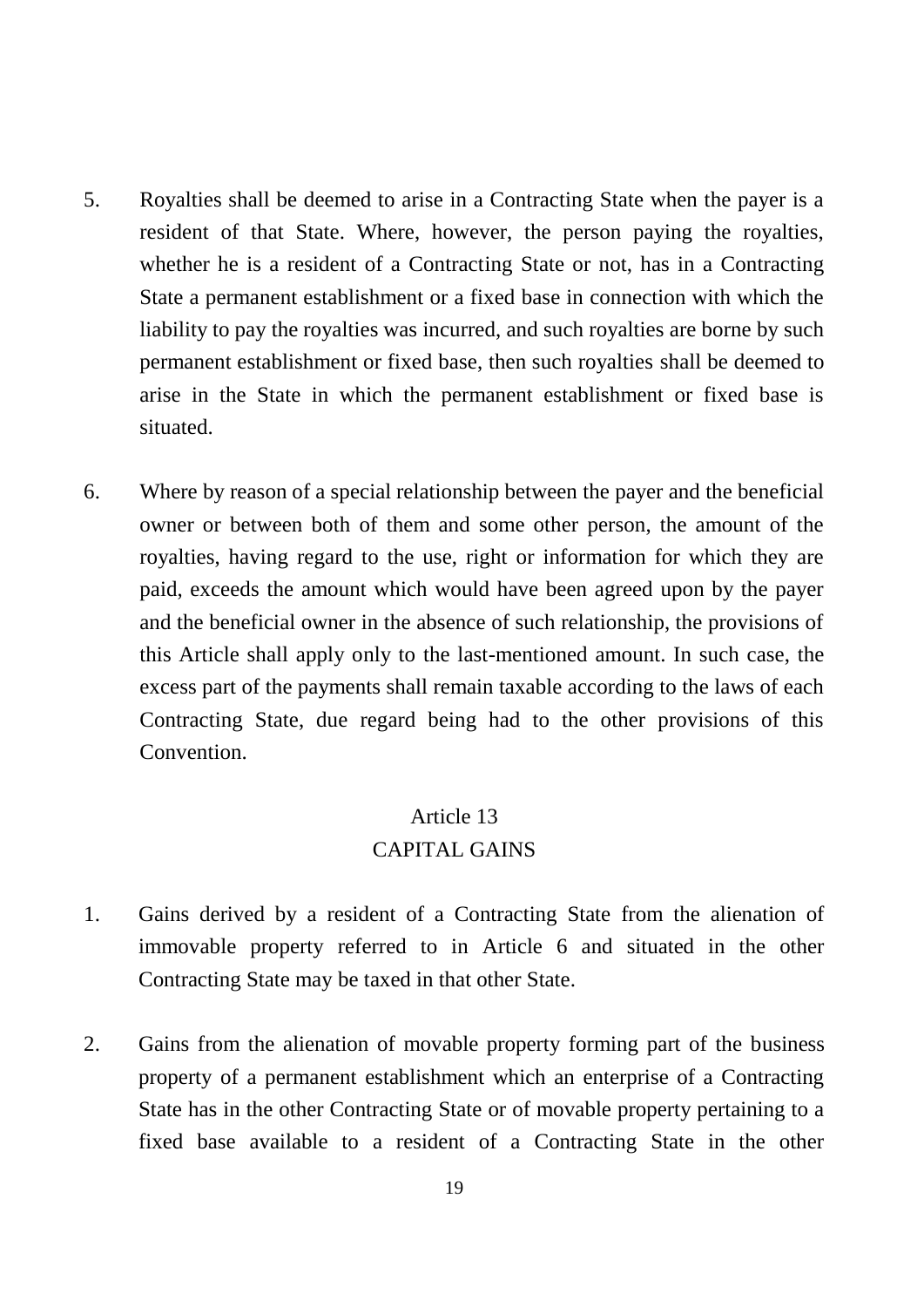Contracting State for the purpose of performing independent personal services, including such gains from the alienation of such a permanent establishment (alone or with the whole enterprise) or of such fixed base, may be taxed in that other State.

- 3. Gains from the alienation of ships or aircraft operated in international traffic, or movable property pertaining to the operation of such ships or aircraft, shall be taxable only in the Contracting State in which the place of effective management of the enterprise is situated.
- 4. Gains derived by a resident of a Contracting State from the alienation of shares or other corporate rights in a company which is a resident of the other Contracting State may be taxed in that other State.
- 5. Gains from the alienation of any property other than that referred to in the preceding paragraphs shall be taxable only in the Contracting State of which the alienator is a resident.

### Article 14 INDEPENDENT PERSONAL SERVICES

- 1. Income derived by a resident of a Contracting State in respect of professional services or other activities of an independent character shall be taxable only in that State except in the following circumstances, when such income may also be taxed in the other Contracting State:
	- a) If he has a fixed base regularly available to him in the other Contracting State for the purpose of performing his activities; in that case, only so much of the income as is attributable to that fixed base may be taxed in that other Contracting State; or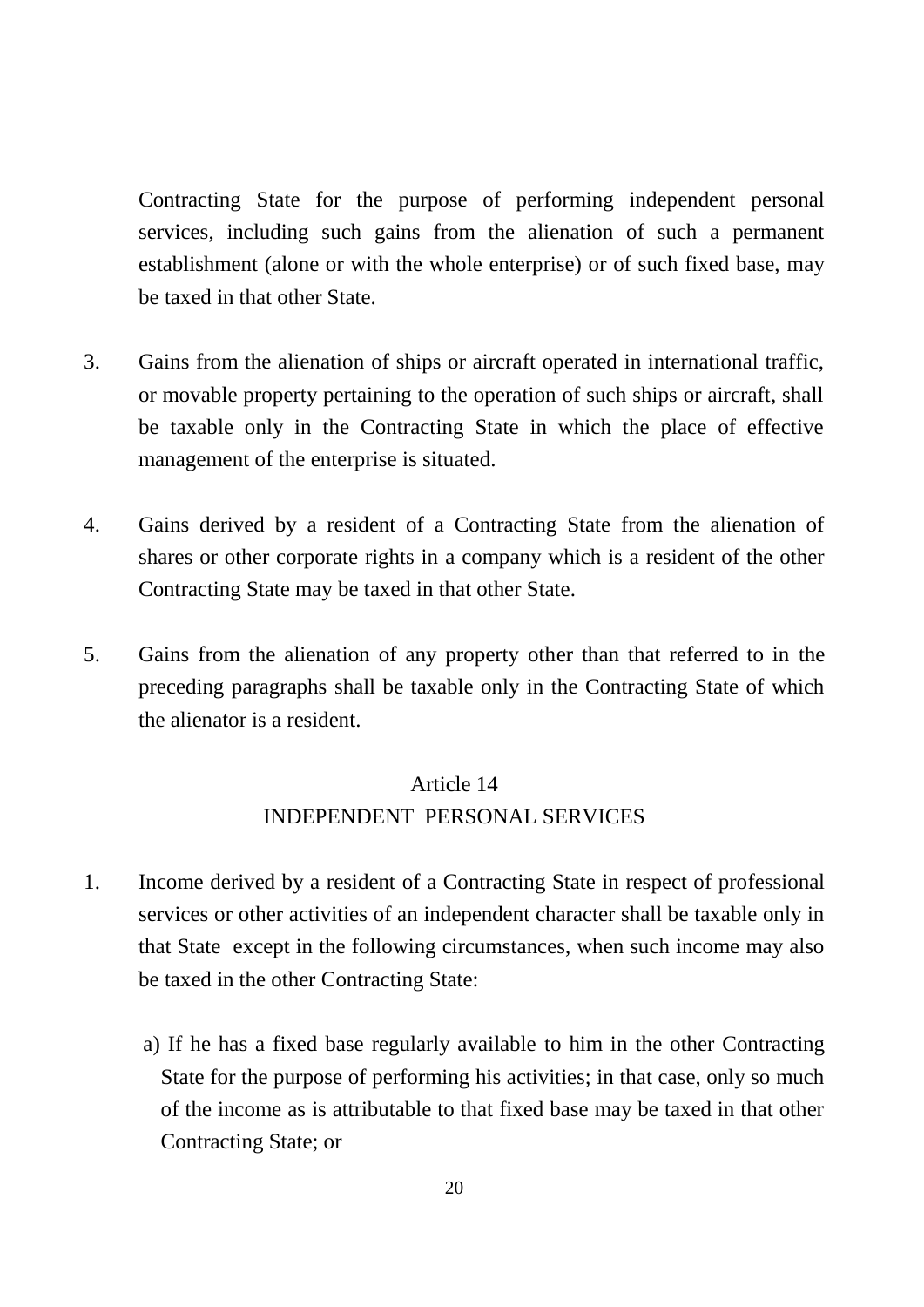- b) If his stay in the other Contracting State is for a period or periods amounting to or exceeding in the aggregate 183 days in any twelve-month period commencing or ending in the fiscal year concerned; in that case, only so much of the income as is derived from his activities performed in that other State may be taxed in that other State.
- 2. The term "professional services" includes especially independent scientific, literary, artistic, educational or teaching activities as well as the independent activities of physicians, lawyers, engineers, architects, dentists, accountants and auditors*.*

# Article 15 DEPENDENT PERSONAL SERVICES

- 1. Subject to the provisions of Articles 16, 18, 19, 20 and 21 of this Convention salaries, wages and other similar remuneration derived by a resident of a Contracting State in respect of an employment shall be taxable only in that State unless the employment is exercised in the other Contracting State. If the employment is so exercised, such remuneration as is derived there from may be taxed in that other State.
- 2. Notwithstanding the provisions of paragraph 1 of this Article, remuneration derived by a resident of a Contracting State in respect of an employment exercised in the other Contracting State shall be taxable only in the firstmentioned State if:
	- a) The recipient is present in the other State for a period or periods not exceeding in the aggregate 183 days in any twelve month period commencing or ending in the fiscal year concerned; and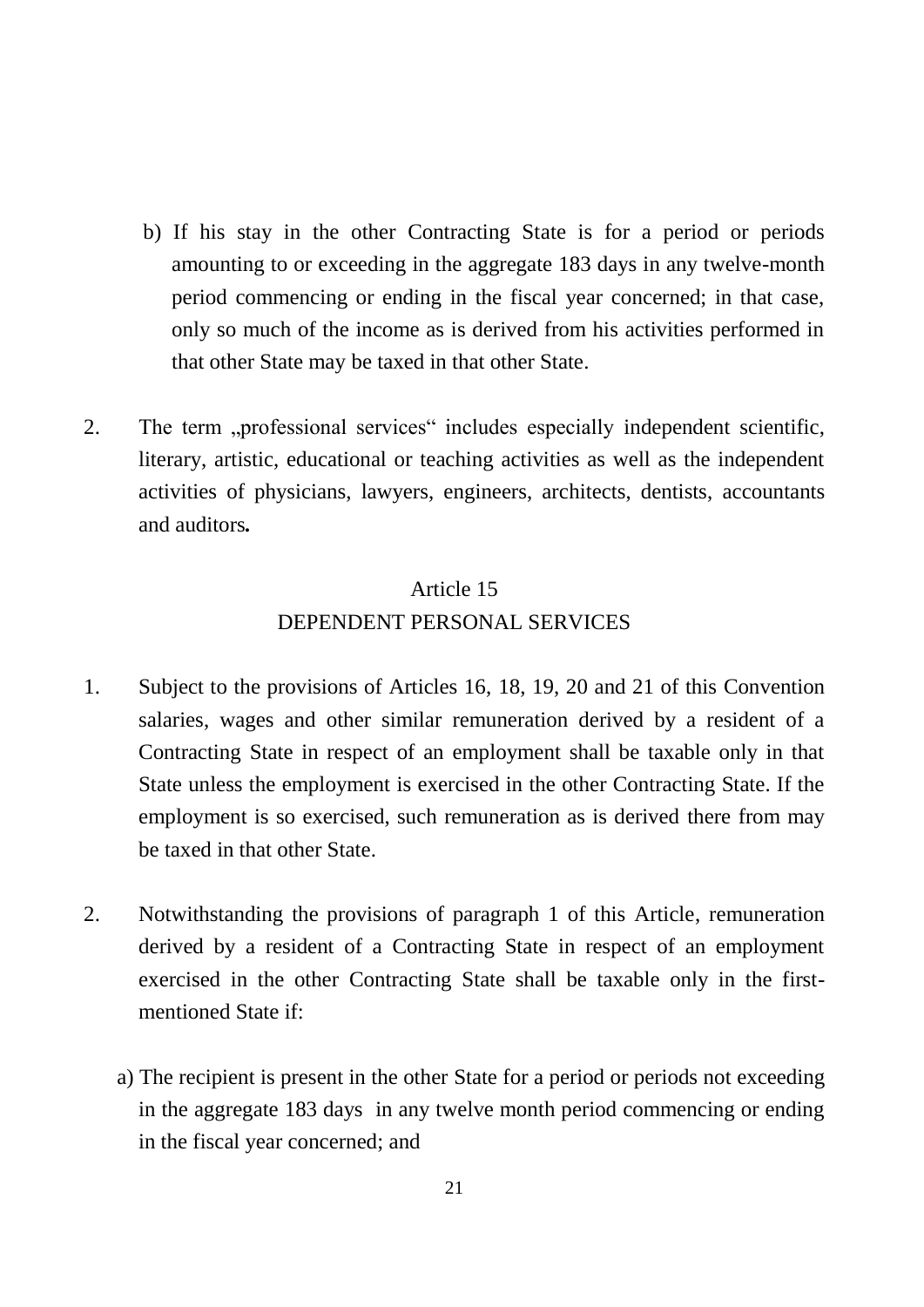- b) The remuneration is paid by, or on behalf of, an employer who is not a resident of the other State; and
- c) The remuneration is not borne by a permanent establishment or a fixed base which the employer has in the other State.
- 3. Notwithstanding the preceding provisions of this Article, remuneration derived in respect of an employment exercised aboard a ship or aircraft operated in international traffic may be taxed in the Contracting State in which the place of effective management of the enterprise is situated.

# Article 16 DIRECTORS' FEES

Directors' fees and other similar payments derived by a resident of a Contracting State in his capacity as a member of the board of directors or any other similar board of a company which is a resident of the other Contracting State may be taxed in that other State.

### Article 17 ARTISTES AND SPORTSMEN

- 1. Notwithstanding the provisions of Articles 14 and 15 of this Convention, income derived by a resident of a Contracting State as an entertainer, such as a theatre, motion picture, variety, radio or television artiste, or a musician, or as a sportsperson from his personal activities as such exercised in the other Contracting State, may be taxed in that other State.
- 2. Where income in respect of personal activities exercised by an entertainer or a sportsperson, in his capacity as such accrues not to the entertainer or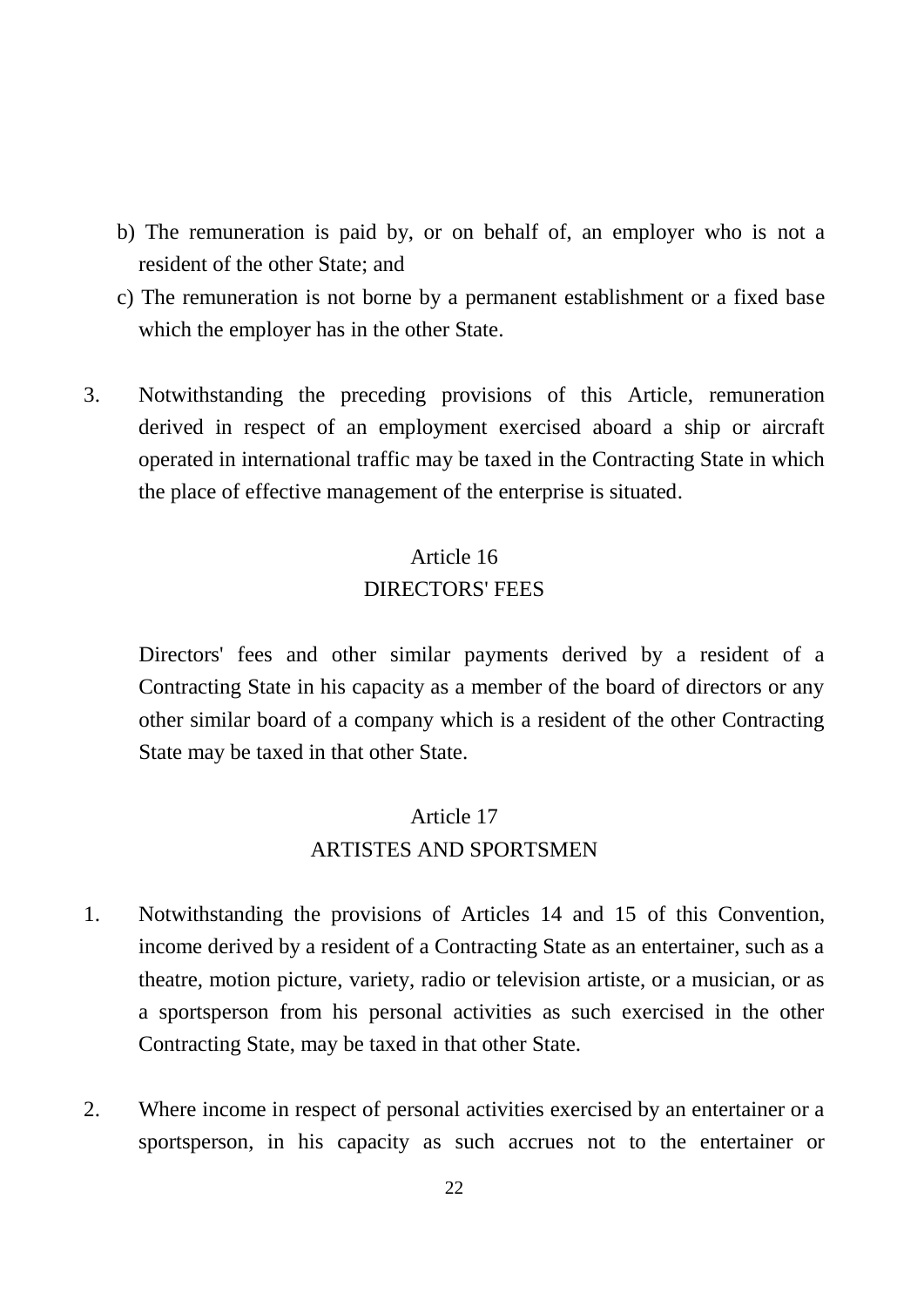sportsperson himself but to another person, that income may, notwithstanding the provisions of Articles 7, 14 and 15 of this Convention, be taxed in the Contracting State in which the activities of the entertainer or sportsperson are exercised.

3. Income derived by a resident of a Contracting State from activities exercised in the other Contracting State as envisaged in paragraphs 1 and 2 of this Article, shall be exempt from tax in that other Contracting State if the visit to that other Contracting State is supported wholly or mainly by public funds of the first-mentioned Contracting State, an administrative subdivision or a local authority thereof, or takes place under a cultural agreement or arrangement between the Governments of the Contracting States.

## Article 18

#### **PENSIONS**

- 1. Subject to the provisions of paragraph 2 of Article 19 of this Convention, pensions and other similar remuneration paid to a resident of a Contracting State in consideration of past employment shall be taxable only in that State.
- 2. Notwithstanding the provisions of paragraph 1 of this Article, pensions paid and other payments made under a public scheme which is part of the social security system of a Contracting State or an administrative subdivision or a local authority thereof shall be taxable only in that State.

# Article 19 GOVERNMENT SERVICE

1. a) Salaries, wages and other similar remuneration, other than a pension, paid by a Contracting State or an administrative-territorial subdivision or a local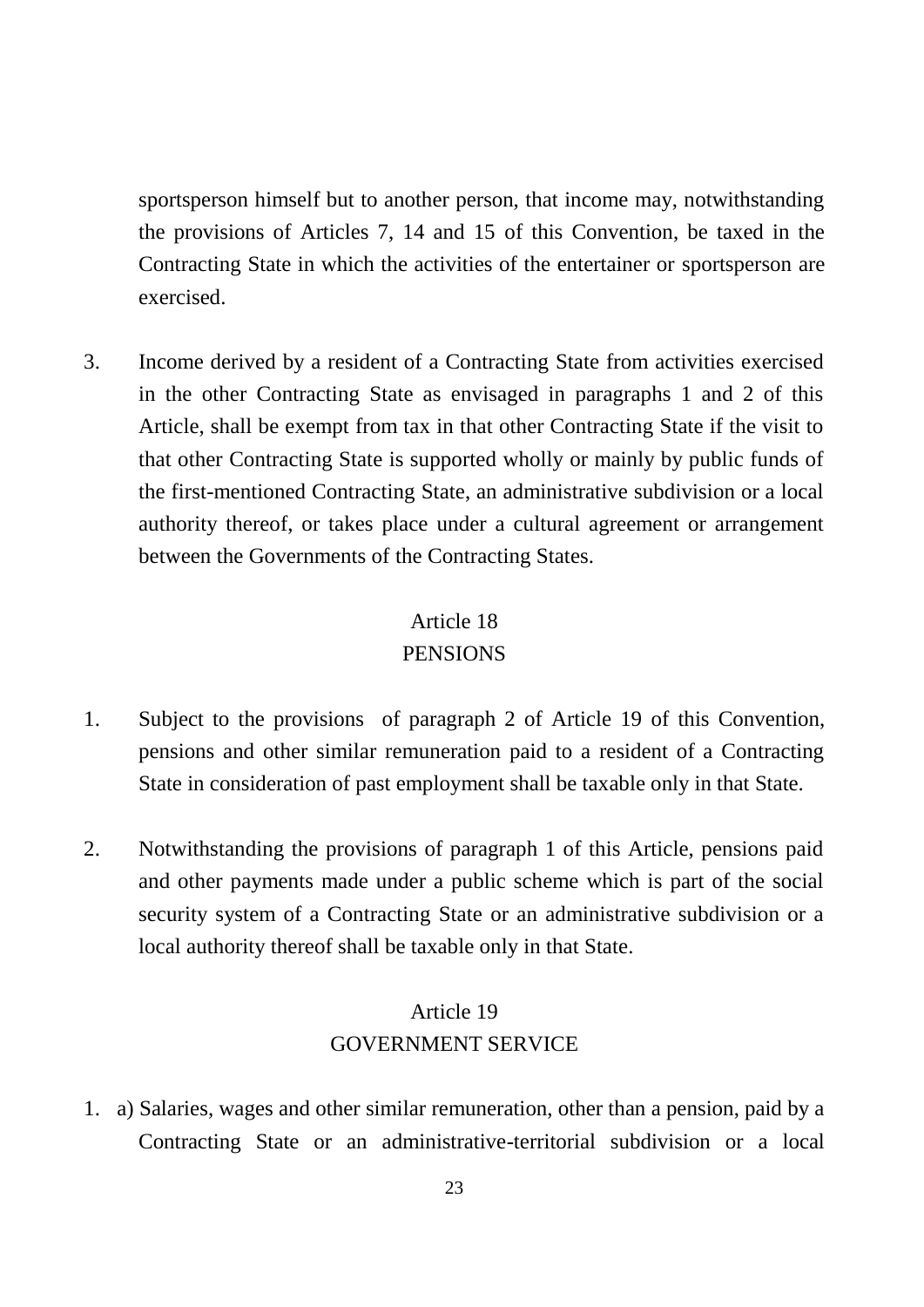authority thereof to an individual in respect of services rendered to that State or subdivision or authority shall be taxable only in that State.

- b) However, such salaries, wages and other similar remuneration shall be taxable only in the other Contracting State if the services are rendered in that other State and the individual is a resident of that State who:
	- (i) is a national of that State; or
	- (ii) did not become a resident of that State solely for the purpose of rendering the services.
- 2. a) Any pension paid by, or out of funds created by, a Contracting State or an administrative-territorial subdivision or a local authority thereof to an individual in respect of services rendered to that State or subdivision or authority shall be taxable only in that State.
	- b) However, such pension shall be taxable only in the other Contracting State if the individual is a resident of, and a national of, that other State.
- 3. The provisions of Articles 15, 16, 17, and 18 of this Convention shall apply to salaries, wages and other similar remuneration, and to pensions, in respect of services rendered in connection with a business carried on by a Contracting State or an administrative-territorial subdivision or a local authority thereof.

### Article 20 **STUDENTS**

1. Payments which a student or trainee who is or was immediately before visiting a Contracting State a resident of the other Contracting State and who is present in the first-mentioned State solely for the purpose of his education or training receives for the purpose of his maintenance, education or training shall not be taxed in that State, provided that such payments arise from sources outside that State.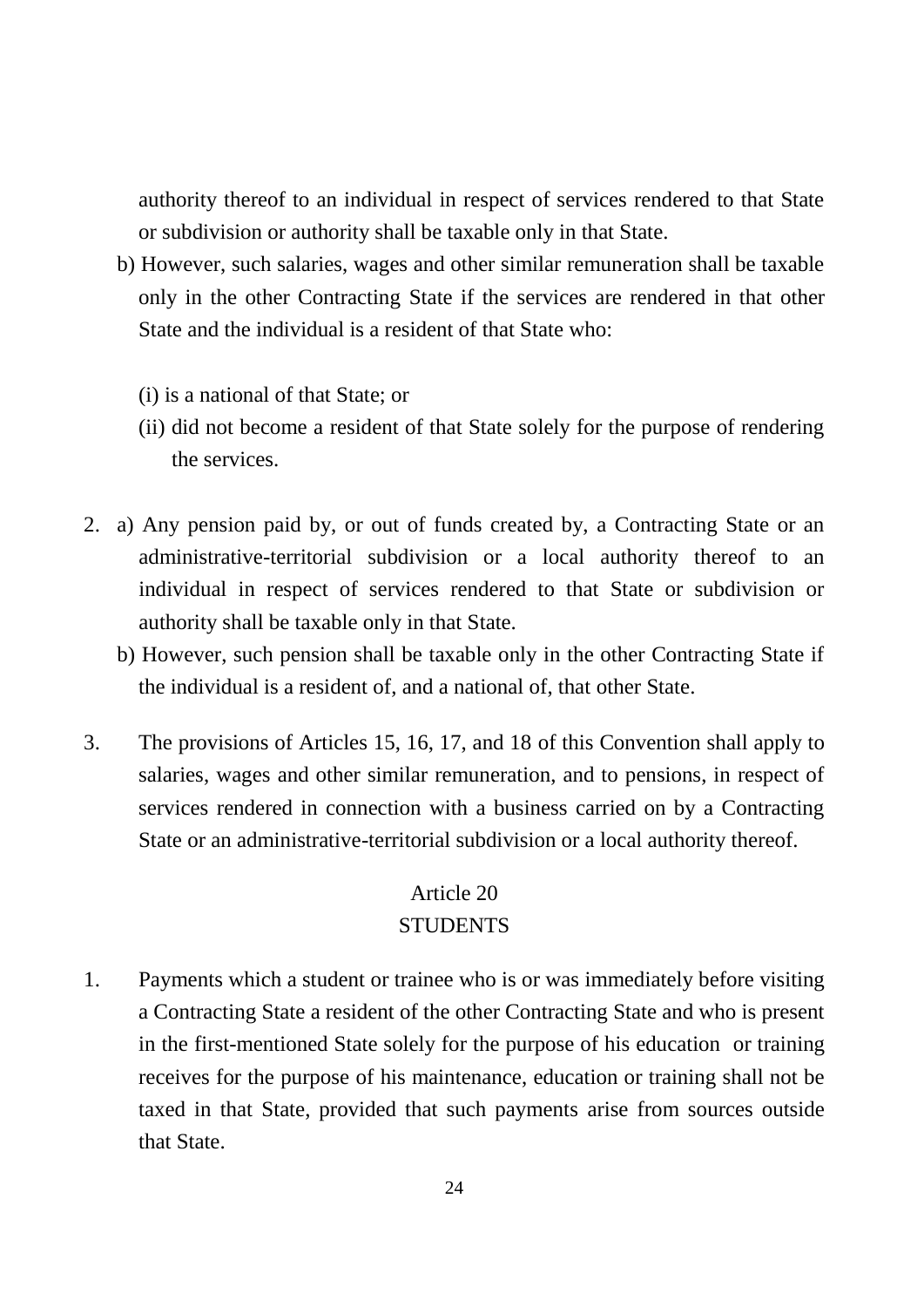2. Payments received by the student or trainee who is or was a resident of a Contracting State and who is present in the other Contracting State for the purpose of education or training and which constitute remuneration in respect of services performed in that other Contracting State are not taxable in that other State, provided the services are connected with education or training or are necessary for maintenance purposes.

### Article 21 TEACHERS AND RESEARCHERS

- 1. Remunerations which a teacher or researcher who is or was a resident in a Contracting State prior to being invited to or visiting the other Contracting State for the purpose of teaching or conducting research in a public university, college or other similar public institution of that other Contracting State receives in respect of such activities shall not be taxed in that Contracting State for a period not exceeding 3 years.
- 2. The provisions of paragraph 1 of this Article shall not apply to income from research if such research is undertaken primarily for the private benefit of a specific person or persons.

# Article 22 OTHER INCOME

- 1. Items of income of a resident of a Contracting State, wherever arising, not dealt with in the foregoing Articles of this Convention shall be taxable only in that State.
- 2. The provisions of paragraph 1 of this Article shall not apply to income, other than income from immovable property as defined in paragraph 2 of Article 6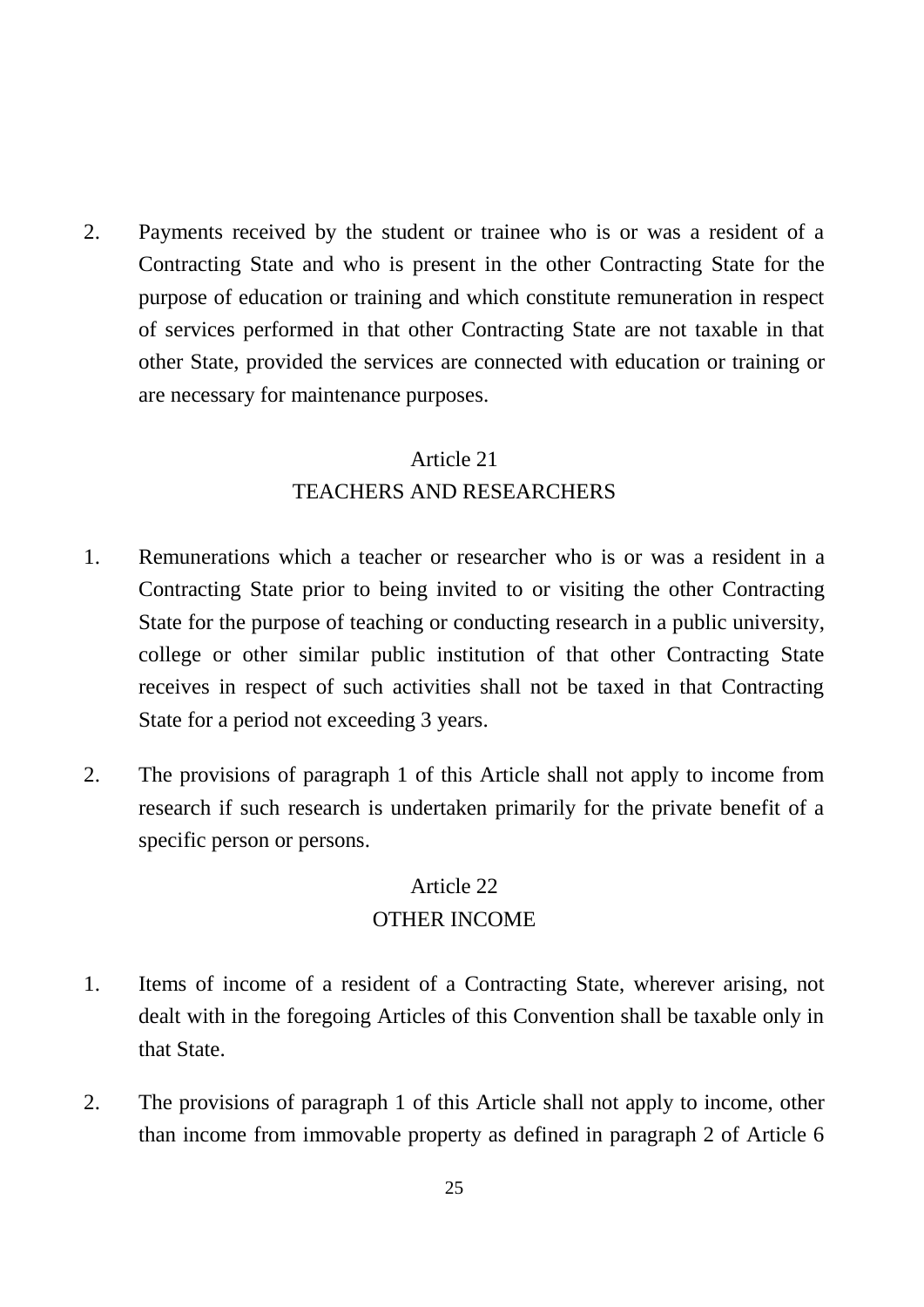of this Convention, if the recipient of such income, being a resident of a Contracting State, carries on business in the other Contracting State through a permanent establishment situated therein, or performs in that other State independent personal services from a fixed base situated therein, and the right or property in respect of which the income is paid is effectively connected with such permanent establishment or fixed base. In such case the provisions of Article 7 or Article 14 of this Convention, as the case may be, shall apply.

3. Notwithstanding the provisions of paragraphs 1 and 2 of this Article, items of income of a resident of a Contracting State not dealt with in the foregoing Articles of this Convention and arising in the other Contracting State may also be taxed in that other State.

#### Article 23

#### CAPITAL

- 1. Capital represented by immovable property referred to in Article 6 of this Convention, owned by a resident of a Contracting State and situated in the other Contracting State, may be taxed in that other State.
- 2. Capital represented by movable property forming part of the business property of a permanent establishment which an enterprise of a Contracting State has in the other Contracting State or by movable property pertaining to a fixed base available to a resident of a Contracting State in the other Contracting State for the purpose of performing independent personal services, may be taxed in that other State.
- 3. Capital represented by ships and aircraft operated in international traffic and by movable property pertaining to the operation of such ships or aircraft, shall be taxable only in the Contracting State in which the place of effective management of the enterprise is situated.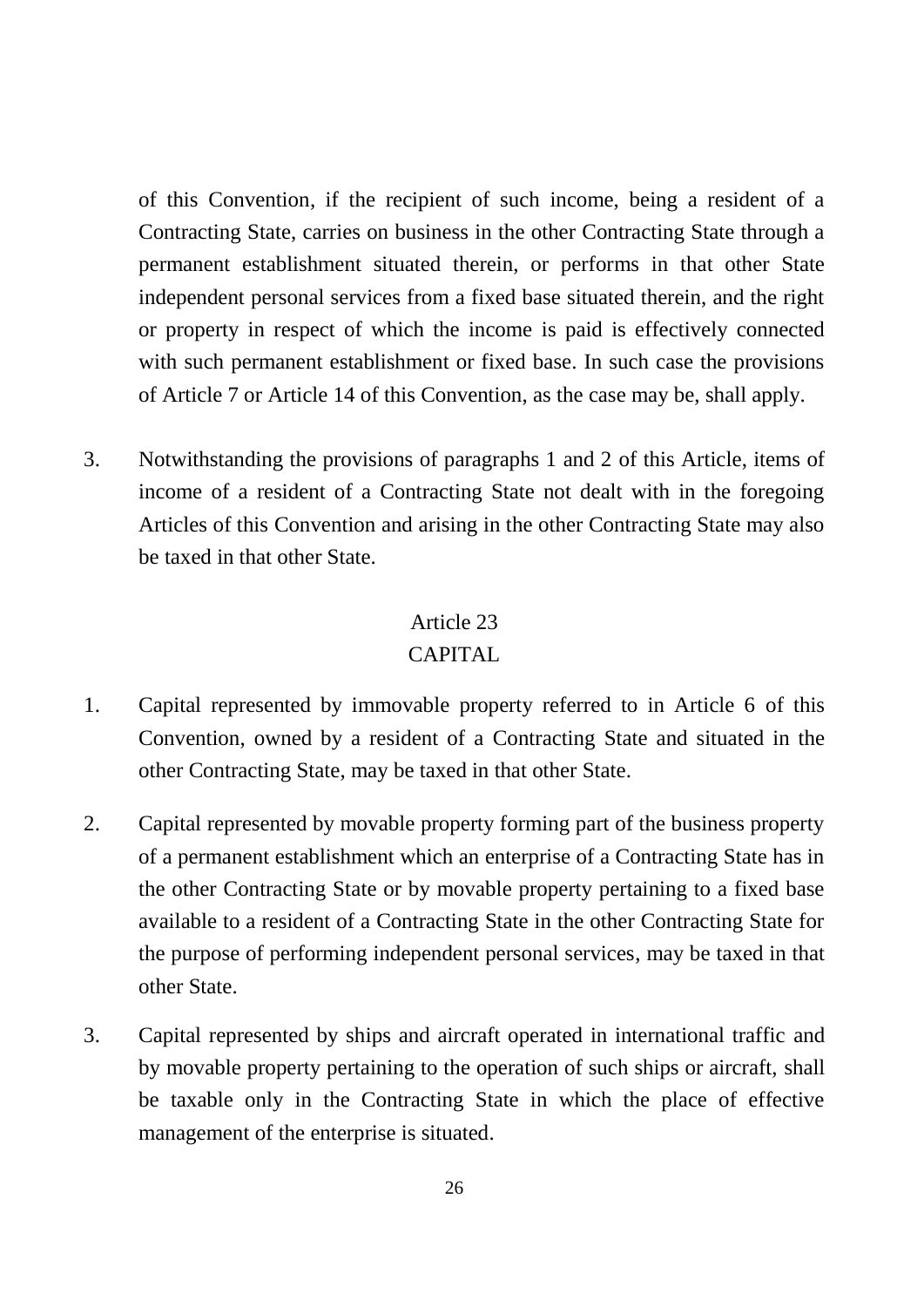4. All other elements of capital of a resident of a Contracting State shall be taxable only in that State.

#### Article 24

#### METHOD FOR ELIMINATION OF DOUBLE TAXATION

- 1. Where a resident of a Contracting State derives income or owns capital which in accordance with the provisions of this Convention, may be taxed in the other Contracting State, then the first - mentioned State shall allow:
	- a) as a deduction from the tax on income of that resident an amount equal to the tax paid on that income in the other Contracting State; and
	- b) as a deduction from the tax on capital of that resident an amount equal to the tax paid on that capital in the other Contracting State.

Such deduction in either case shall not, however, exceed the amount of tax computed for such income or capital in accordance with taxation laws and regulations of the first-mentioned Contracting State.

- 2. In the case of the Kingdom of Saudi Arabia, the methods for elimination of double taxation will not prejudice to the provisions of the Zakat collection regime as regards Saudi nationals.
- 3. Tax which was subject to exemption or deduction for a limited period under the provisions of encouragement of investment laws of either Contracting State shall be deemed to have been paid, and must be deductible in the other Contracting State according to the provisions of this Article from the taxes payable on such incomes.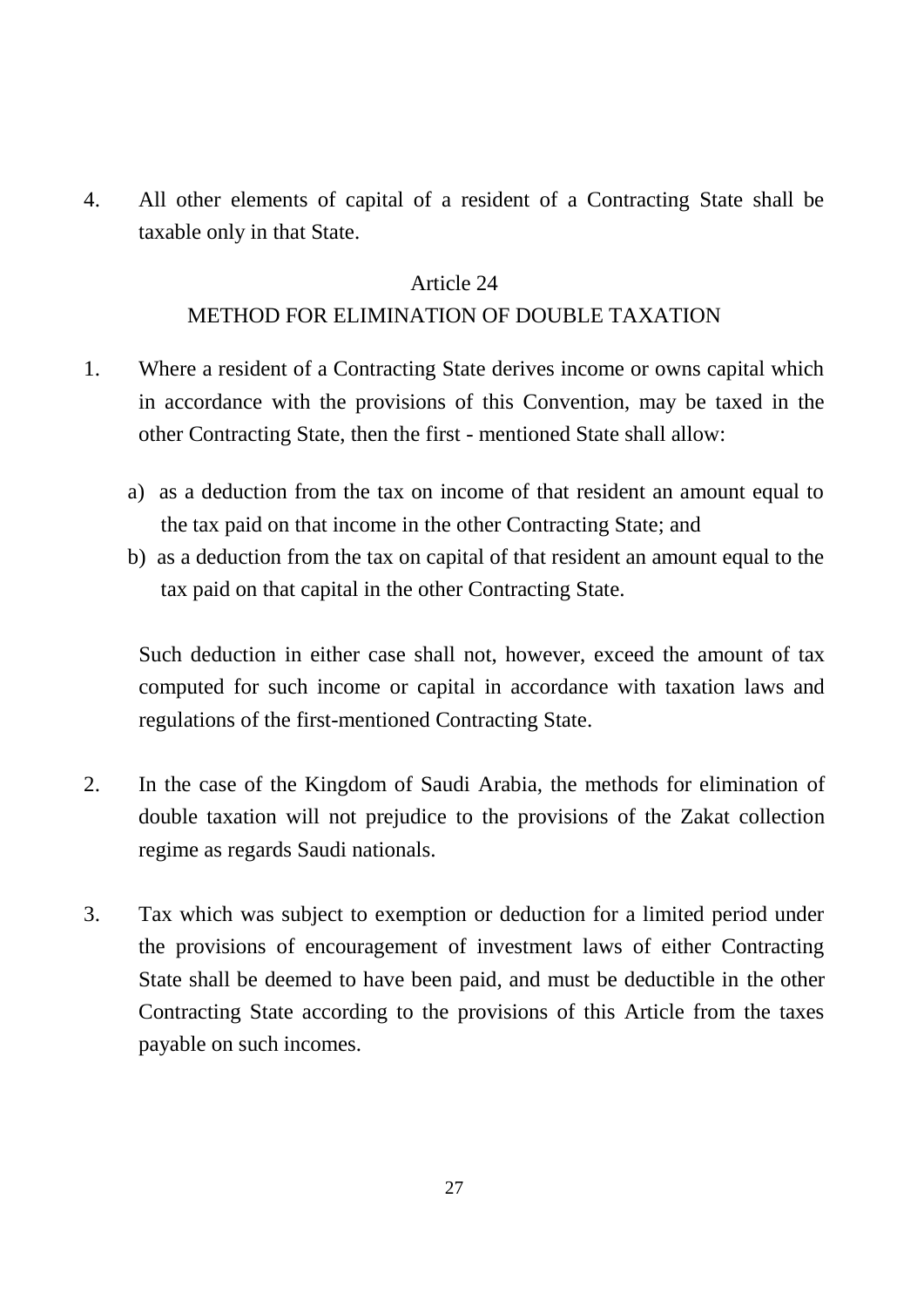# Article 25 MUTUAL AGREEMENT PROCEDURE

- 1. Where a person considers that the actions of one or both of the States result or will result for him in taxation not in accordance with the provisions of this Convention, he may, irrespective of the remedies provided by the domestic law of those States, present his case to the competent authority of the Contracting State of which he is a resident. The case must be presented within three years from the first notification of the action resulting in taxation not in accordance with the provisions of the Convention.
- 2. The competent authority shall endeavor, if the objection appears to it to be justified and if it is not itself able to arrive at a satisfactory solution, to resolve the case by mutual agreement with the competent authority of the other Contracting State, with a view to the avoidance of taxation, which is not in accordance with this Convention. Any agreement reached shall be implemented notwithstanding any time limits in the domestic law of the Contracting States.
- 3. The competent authorities of both Contracting States shall endeavor to resolve by mutual agreement any difficulties or doubts arising as to the interpretation or application of the Convention. They may also consult together for the elimination of double taxation in cases not provided for in the Convention.
- 4. The competent authorities of the Contracting States may communicate with each other for the purpose of reaching an agreement in the sense of the preceding paragraphs.
- 5. The competent authorities of the Contracting States may by mutual agreement settle the appropriate mode of application of this Convention and, especially,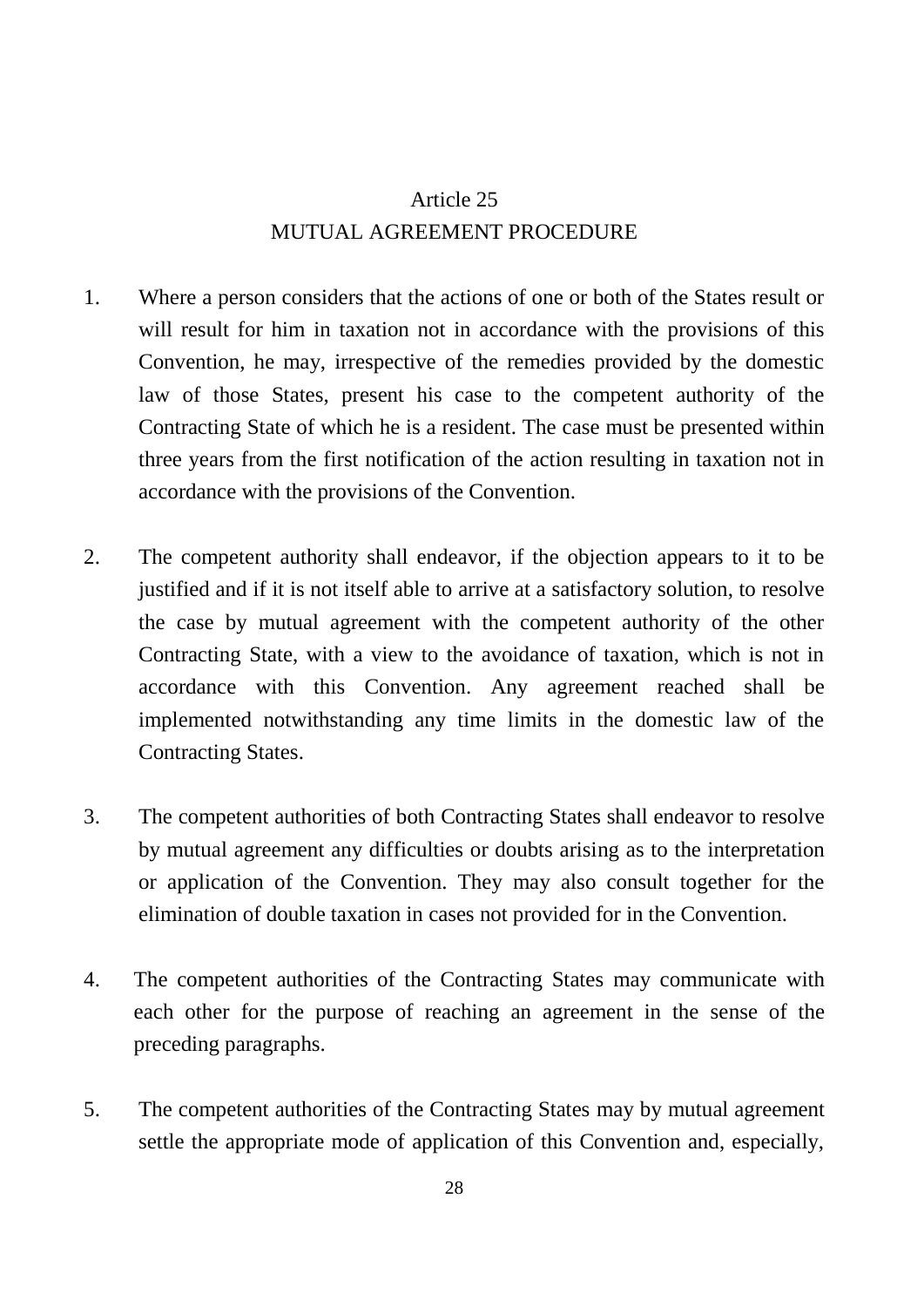the requirements to which the residents of a Contracting State shall be subjected in order to obtain, in the other State, the tax relief's or exemptions provided for by this Convention.

# Article 26 EXCHANGE OF INFORMATION

1. The competent authorities of the Contracting States shall exchange such information as is necessary for carrying out the provisions of this Convention or of the domestic laws of the Contracting States concerning taxes covered by this Convention insofar as the taxation there under is not contrary to this Convention. The exchange of information is not restricted by Article 1 of this Convention.

Any information received by a Contracting State shall be treated as secret in the same manner as information obtained under the domestic laws of that State and shall be disclosed only to persons or authorities (including courts and administrative bodies) involved in the assessment or collection of, the enforcement or prosecution in respect of, or the determination of appeals in relation to the taxes covered by this Convention. Such persons or authorities shall use the information only for such purposes. They may disclose the information in public court proceedings or in judicial decisions.

- 2. In no case shall the provisions of paragraph 1 of this Article be construed so as to impose on a Contracting State the obligation:
	- a) to carry out administrative measures at variance with the laws and administrative practice of that or of the other Contracting State;
	- b) to supply information which is not obtainable under the laws or in the normal course of the administration of that or of the other Contracting State;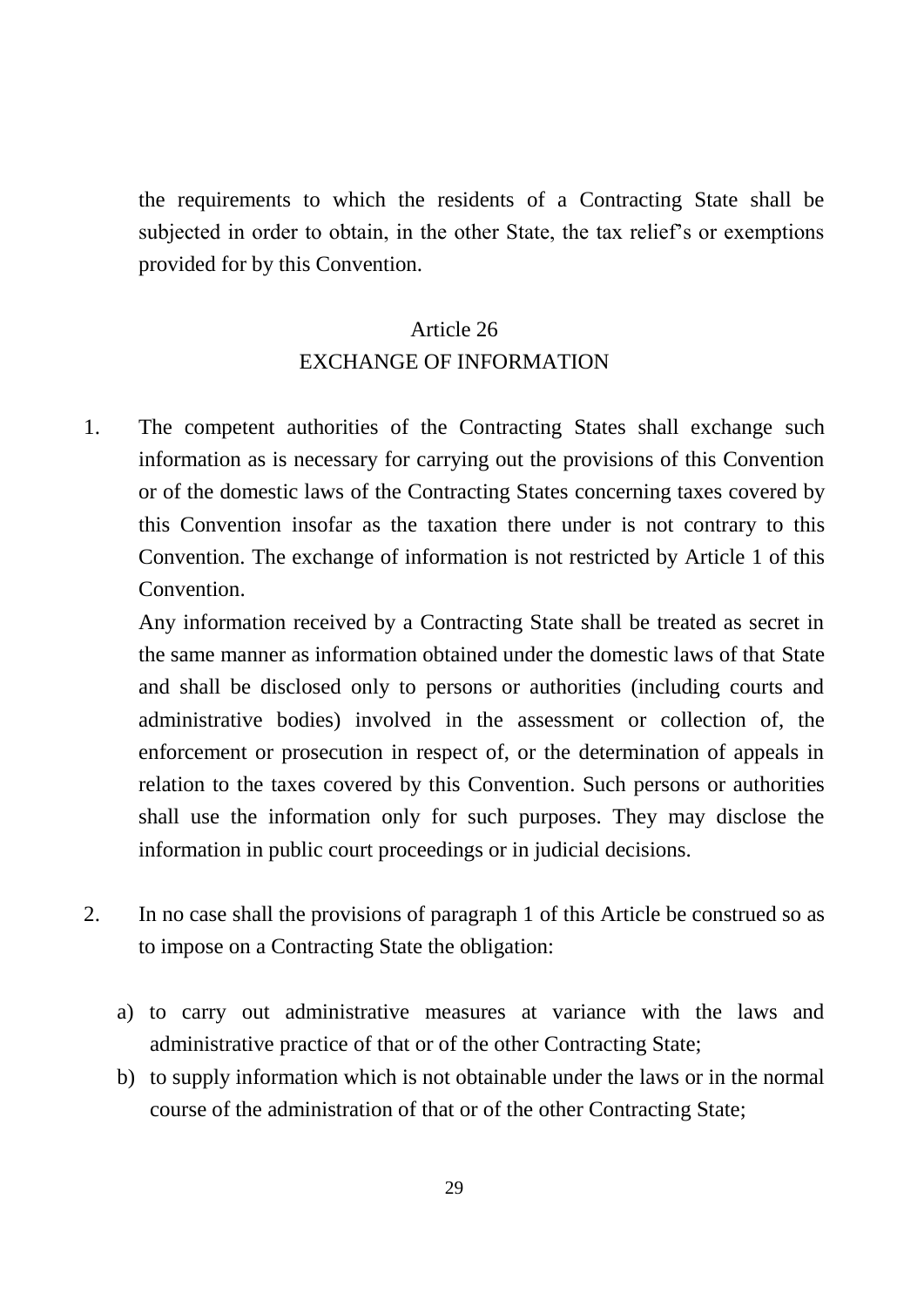c) to supply information which would disclose any trade, business, industrial, commercial or professional secret or trade process, or information, the disclosure of which would be contrary to public policy*.*

### Article 27 MEMBERS OF DIPLOMATIC MISSIONS AND CONSULAR POSTS

Nothing in this Convention shall affect the fiscal privileges of members of diplomatic missions or consular posts under the general rules of international law or under the provisions of special agreements.

# Article 28 MISCELLANEOUS PROVISIONS

Nothing in this Convention shall affect the application of the domestic provisions to prevent tax evasion and tax avoidance concerning the limitation of expenses and any deductions arising from transactions between enterprises of a Contracting State and enterprises situated in the other Contracting State, if the main purpose or one of the main purposes of the creation of such enterprises or of the transactions undertaken between them, was to obtain the benefits under this Convention, that would not otherwise be available.

# Article 29 ENTRY INTO FORCE

1. Each of the Contracting States shall notify to the other through diplomatic channels the completion of the necessary internal state procedures required by its law for the entry into force of this Convention.

The Convention shall enter into force on the first day of the second month following the month in which the latter of these notifications was received.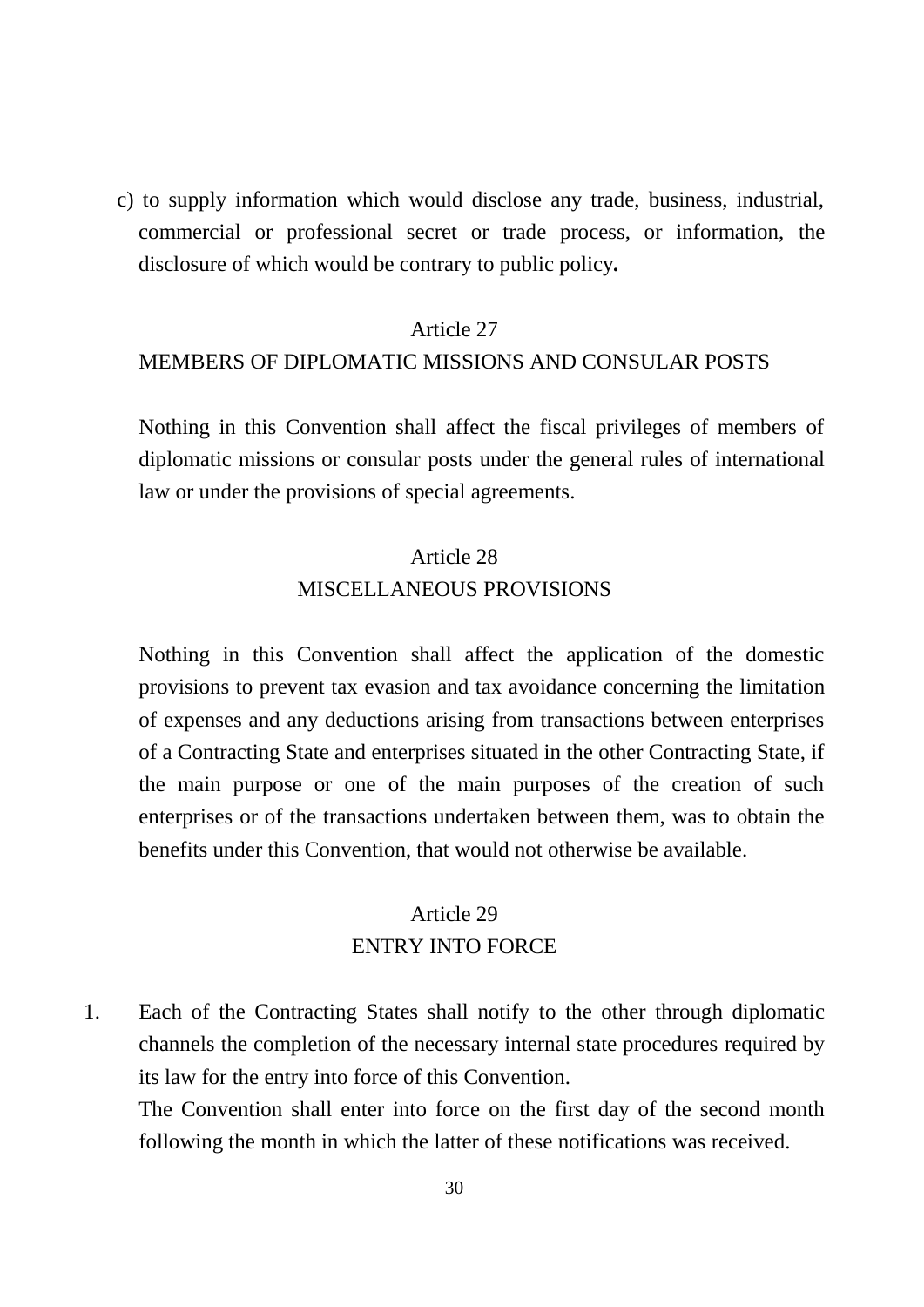- 2. The provision of this Convention shall apply:
	- a) With regard to taxes withheld at source in respect of amounts paid on or after the first day of January next following the date upon which the Convention enters into force; and
	- b) With regard to other taxes *-* in respect of taxable years beginning on or after the first day of January next following the date upon which the Convention enters into force.

# Article 30 **TERMINATION**

- 1. This Convention shall remain in force for indefinite period, but either Contracting State may terminate the Convention, through diplomatic channels, by giving to the other Contracting State a written notice of termination not later than 30 June of any calendar year starting after five years from the year in which the Convention entered into force.
- 2. In such event**,** the Convention shall cease to apply:
	- a) With regard to taxes withheld at source in respect of amounts paid after the end of the calendar year in which such notice is given;
	- b) With regard to other taxes in respect of taxable years beginning after the end of the calendar year in which such notice is given.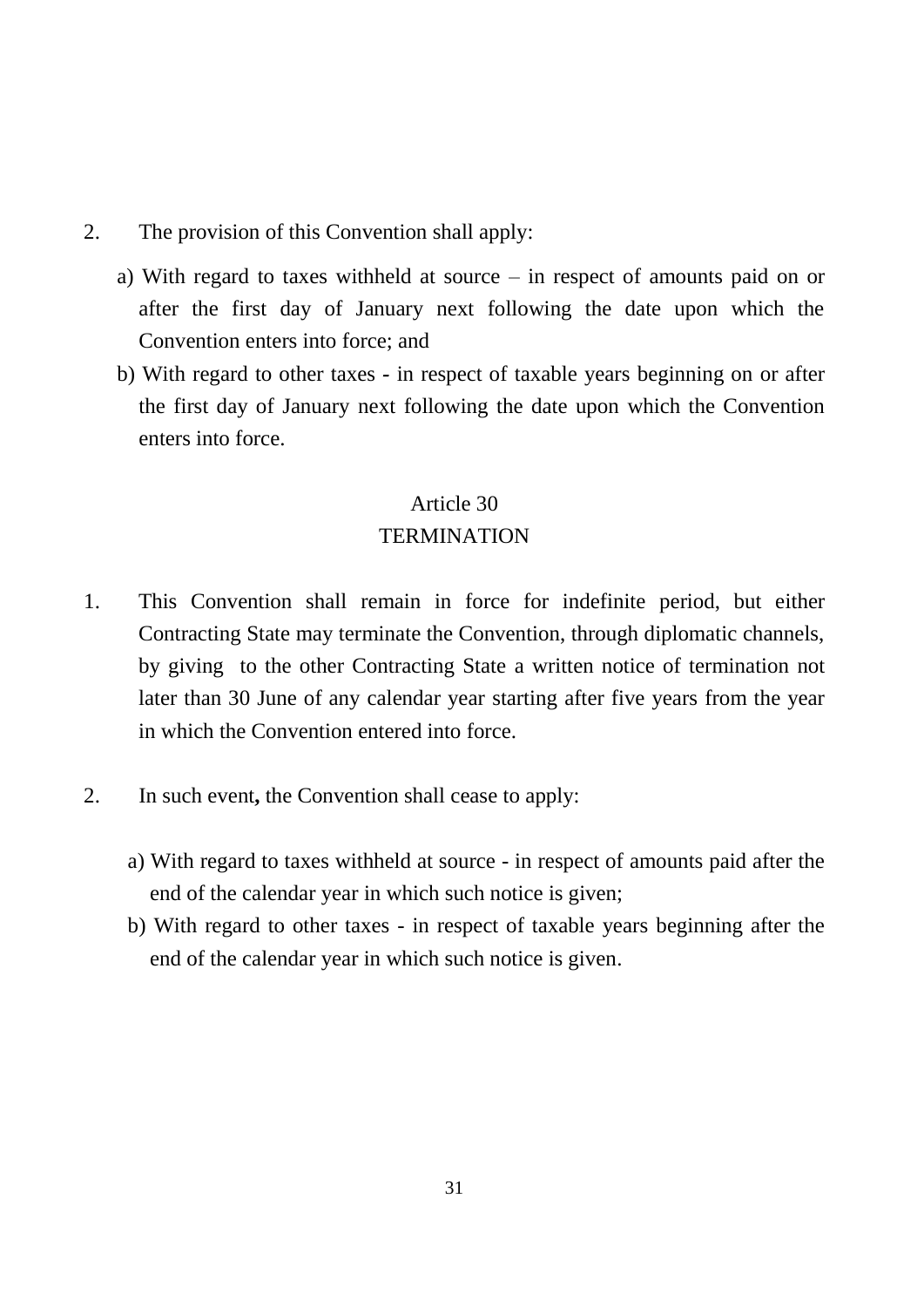IN WITNESS WHEREOF the undersigned, being duly authorized thereto, have signed this Convention.

DONE in duplicate at Riyadh on this  $14<sup>th</sup>$  day of Rajab 1435H corresponding to the  $13<sup>th</sup>$  day of May 2014, in the Arabic, Azerbaijani and English languages, all texts being equally authentic. In the case of divergence of interpretation the text in English shall prevail.

**For the Government of the Kingdom of Saudi Arabia**

**For the Government of the Republic of Azerbaijan**

**IBRAHIM A. Al-ASSAF Minister of Finance**

**ELMAR MAMMADYAROV Minister of Foreign Affairs**